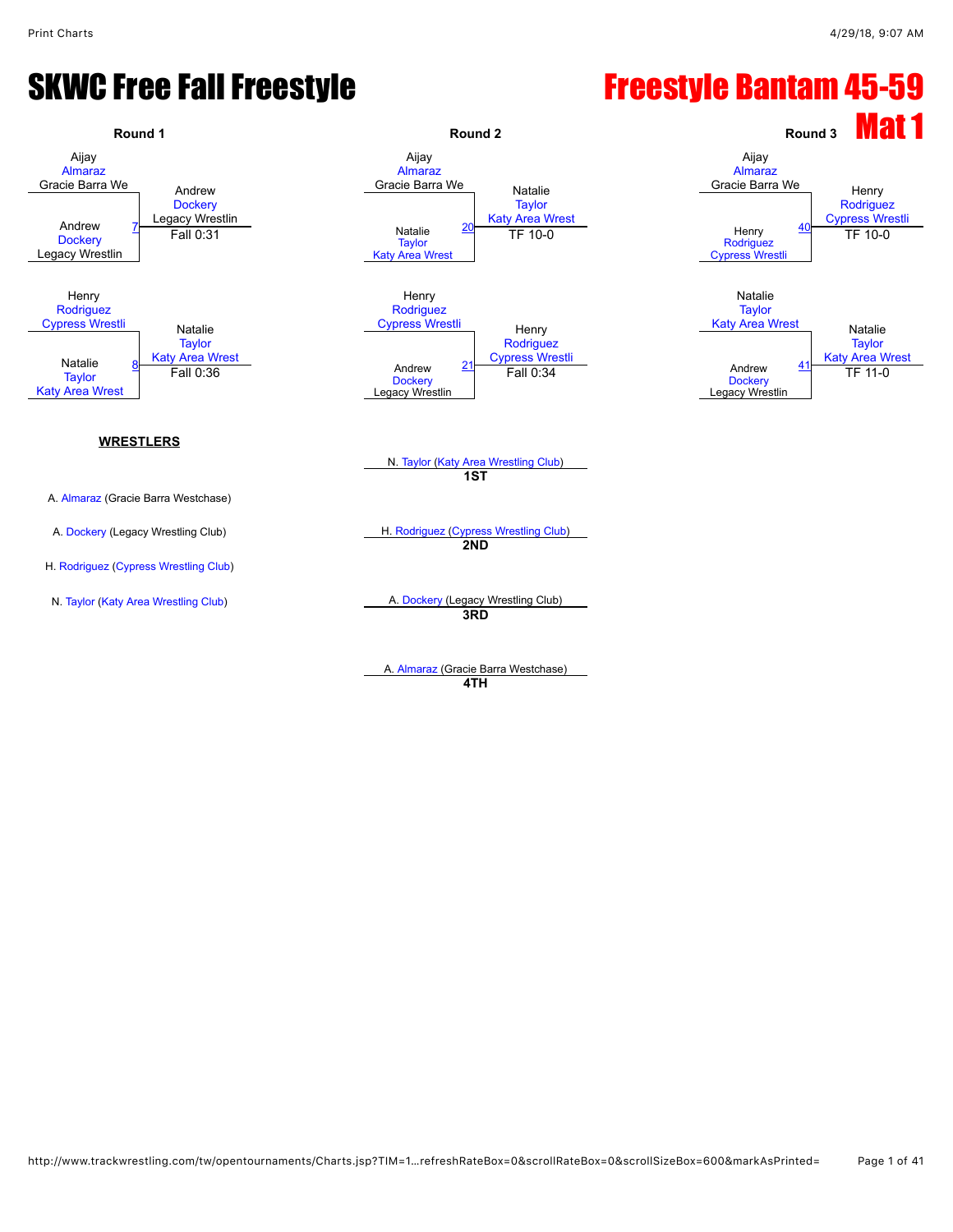#### SKWC Free Fall Freestyle **Freestyle Bantam 53-56**

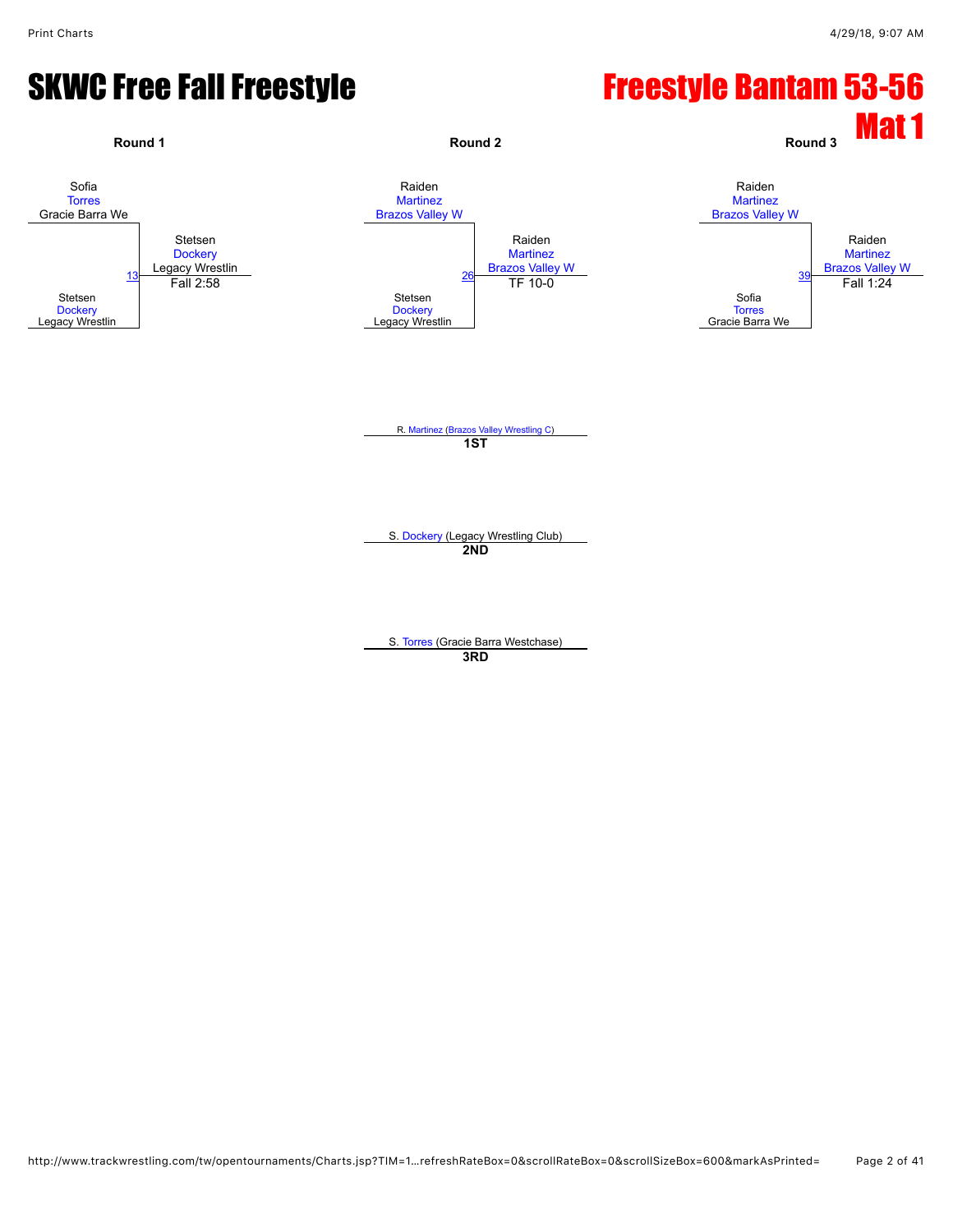#### SKWC Free Fall Freestyle Freestyle Intermediate 53-56-59 Round 1

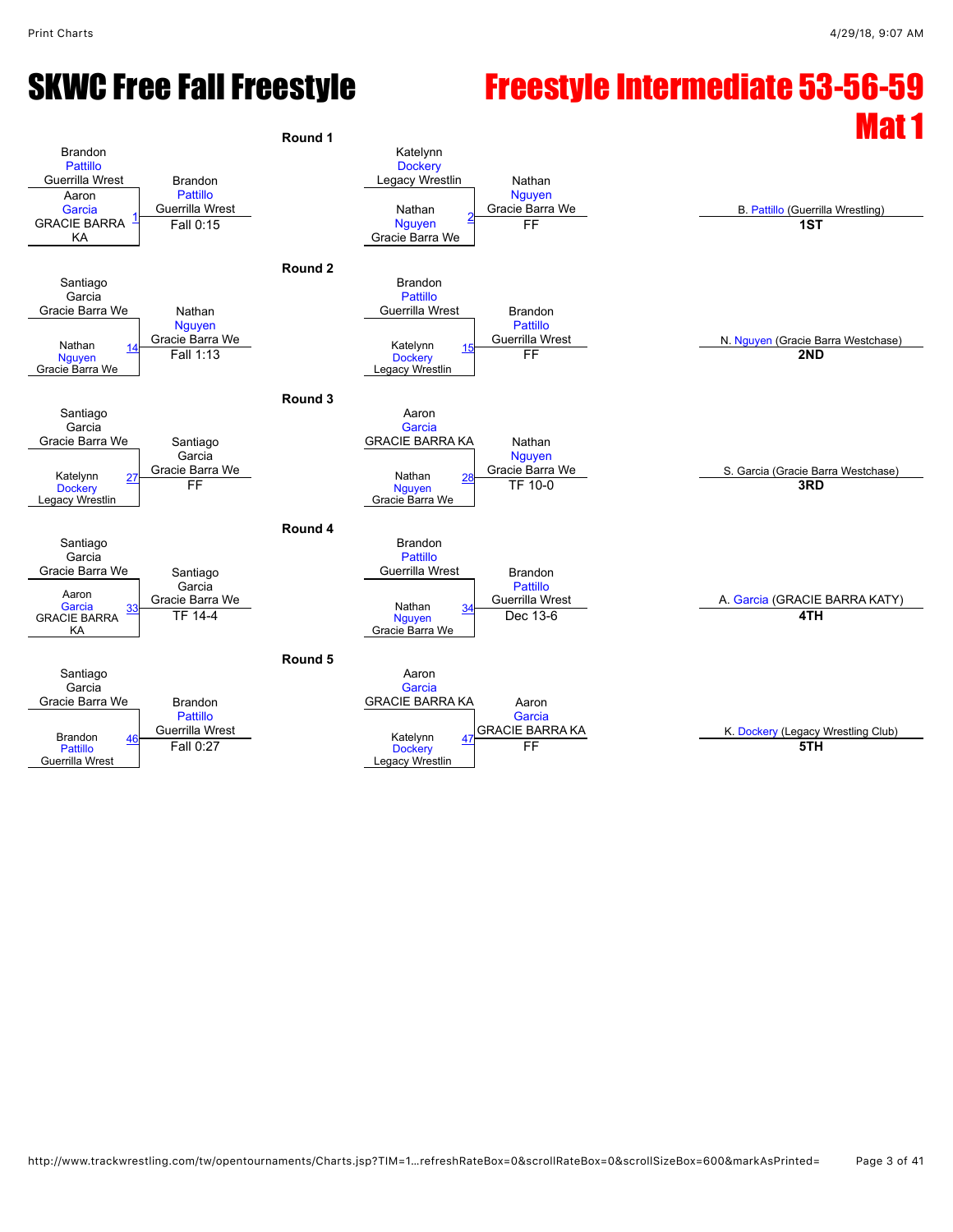### SKWC Free Fall Freestyle **Freestyle Intermediate 63**

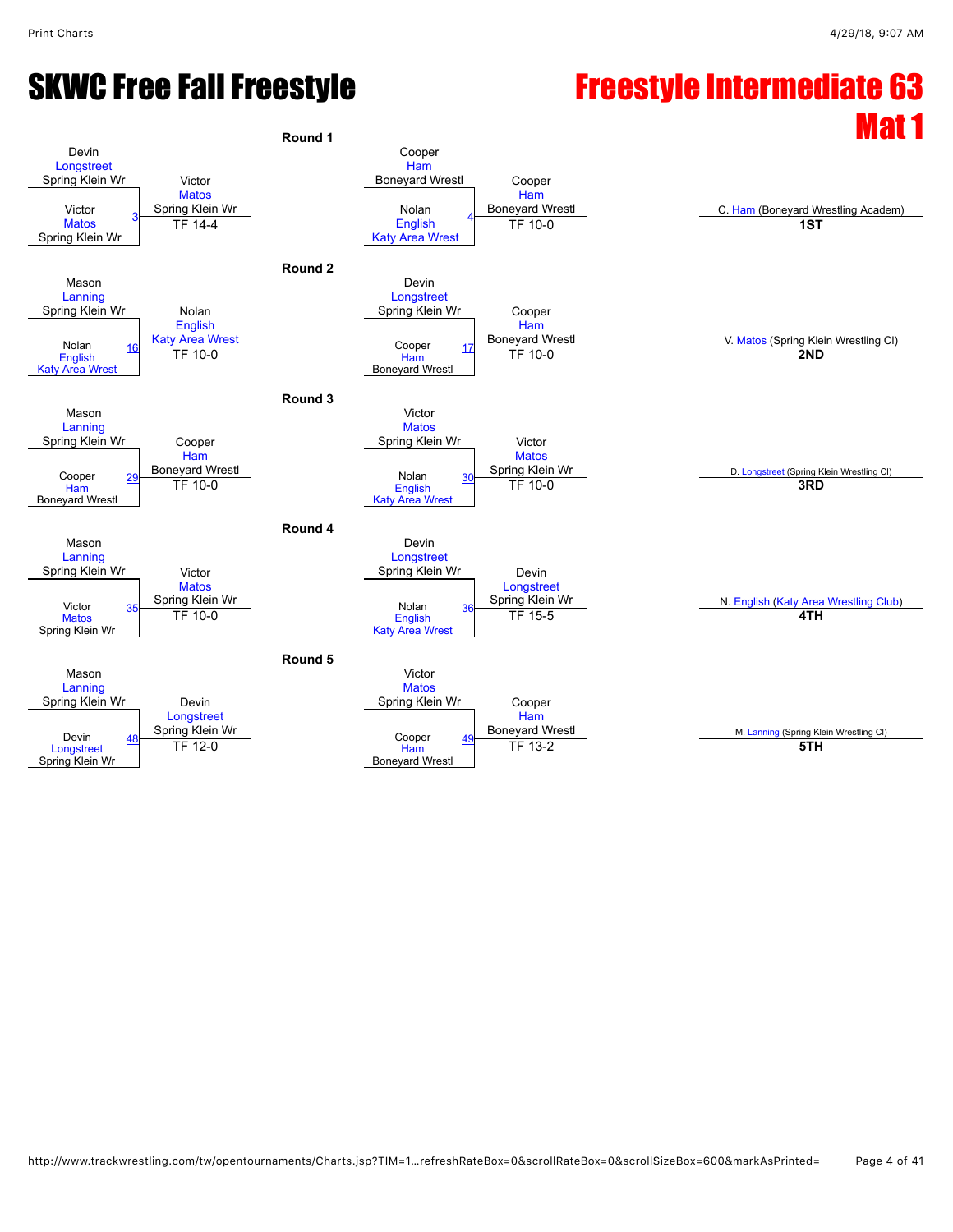### SKWC Free Fall Freestyle **Freestyle Intermediate 67**

#### Round 1 **Chance [Berry](javascript:viewProfile(1145567096))** Boneyard Wrestl Chance **[Berry](javascript:viewProfile(1145567096))** Boneyard Wrestl<br>
Final Communication of the Crayson<br>
Supervisor of the Crayson Sammy **[Taylor](javascript:viewProfile(1552820009))** [Katy Area Wrest](javascript:viewClub(127187009)) Grayson [Lopez](javascript:viewProfile(278998132)) Garrett Gracie Barra We G. [Lopez](javascript:viewProfile(278998132)) (Gracie Barra Westchase) [Clark](javascript:viewProfile(1535145096)) Spring Klein Wr [Lopez](javascript:viewProfile(278998132)) Gracie Barra We Fr 12-2 **18.** Lopez **19. Lopez 18.** Lopez **18.** Lopez **18.** Lopez **18. 18. 18. 18. 18. 18. 18. 18. 18. 18. 18. 18. 18. 18. 18. 18. 18. 18. 18. 18. 18. 18. 18. 18. 18. 18. Round 2** Dallan **[Turner](javascript:viewProfile(1803690096))** Legacy Wrestlin Grayson [Lopez](javascript:viewProfile(278998132)) Sinal Gracie Barra We<br> [18](javascript:openBoutSheet(3,) TE 10.0 Chance **[Berry](javascript:viewProfile(1145567096))** Boneyard Wrestl Sammy **[Taylor](javascript:viewProfile(1552820009))** Grayson 18 Gracie Barra We Sammy Sammy 19 [Katy Area Wrest](javascript:viewClub(127187009)) Carea Contract State Club)<br>Conez Travlor Travlor Travlor Travlor Travlor (CND 2ND 2ND) [Lopez](javascript:viewProfile(278998132)) Gracie Barra We **[Taylor](javascript:viewProfile(1552820009)) [Katy Area Wrest](javascript:viewClub(127187009))** [19](javascript:openBoutSheet(4,) **2012 12 12 13 200 12 13 200 12 13 200 12 14 200 12 200**<br>TF 10-0 **2ND Round 3** Dallan **[Turner](javascript:viewProfile(1803690096))** Legacy Wrestlin Sammy **[Taylor](javascript:viewProfile(1552820009))** [Katy Area Wrest](javascript:viewClub(127187009)) **Garrett** [Clark](javascript:viewProfile(1535145096)) Spring Klein Wr Grayson [Lopez](javascript:viewProfile(278998132))<br>Gracie Barra We Sammy 31 Katy Area Wrest Crayson 32 Gracie Barra We C. [Berry](javascript:viewProfile(1145567096)) (Boneyard Wrestling Academ)<br>Taylor Fall 0:45 Fall 1:05 Fall 1:05 Fall 1:05 **[Taylor](javascript:viewProfile(1552820009))** [Katy Area Wrest](javascript:viewClub(127187009)) Grayson [Lopez](javascript:viewProfile(278998132)) Gracie Barra We [32](javascript:openBoutSheet(6,) Fall 0:45 Fall 1:05 **3RD Round 4** Dallan **[Turner](javascript:viewProfile(1803690096))** Legacy Wrestlin Garrett [Clark](javascript:viewProfile(1535145096)) Spring Klein Wr **Chance [Berry](javascript:viewProfile(1145567096))** Boneyard Wrestl Grayson [Lopez](javascript:viewProfile(278998132))<br>Gracie Barra We Garrett 37 Spring Klein Wr<br>[Clark](javascript:viewProfile(1535145096)) Tall 1:34 Fall 1:34 Clark (Spring Klein Wrestling Cl) [Clark](javascript:viewProfile(1535145096)) Spring Klein Wr Grayson [Lopez](javascript:viewProfile(278998132)) Gracie Barra We [38](javascript:openBoutSheet(8,) Fall 1:34 TF 14-3 **4TH Round 5** Dallan **[Turner](javascript:viewProfile(1803690096))** Legacy Wrestlin Chance **[Berry](javascript:viewProfile(1145567096))** Boneyard Wrestl **Garrett** [Clark](javascript:viewProfile(1535145096)) Spring Klein Wr Sammy **[Taylor](javascript:viewProfile(1552820009))** Chance 50 Boneyard Wrest Chance 50 Boneyard Wrest Sammy 51 [Katy Area Wrest](javascript:viewClub(127187009)) Chance D. [Turner](javascript:viewProfile(1803690096)) (Legacy Wrestling Club)<br>
Rerry Fall 0:16 Taylor TF 14-4 **[Berry](javascript:viewProfile(1145567096))** Boneyard Wrestl Sammy **[Taylor](javascript:viewProfile(1552820009))** [Katy Area Wrest](javascript:viewClub(127187009)) Sammy [51](javascript:openBoutSheet(10,) Research Countries and the Sammy 51 Research of the Struth Countries of the Struth Countries of the STH<br>Fall 0:16 **5TH**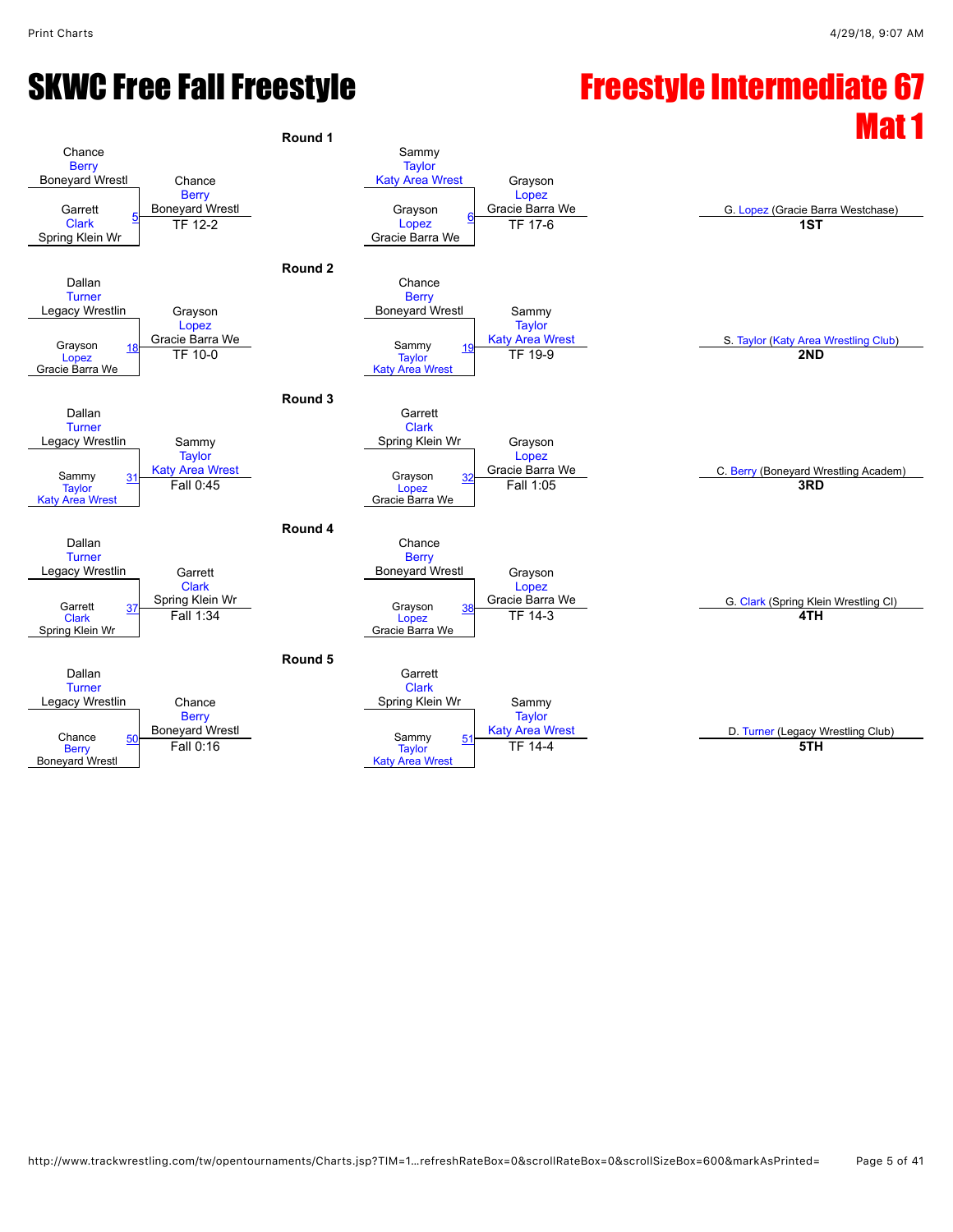#### SKWC Free Fall Freestyle **Freestyle Rovice 70-74**



**4TH**

http://www.trackwrestling.com/tw/opentournaments/Charts.jsp?TIM=1…refreshRateBox=0&scrollRateBox=0&scrollSizeBox=600&markAsPrinted= Page 6 of 41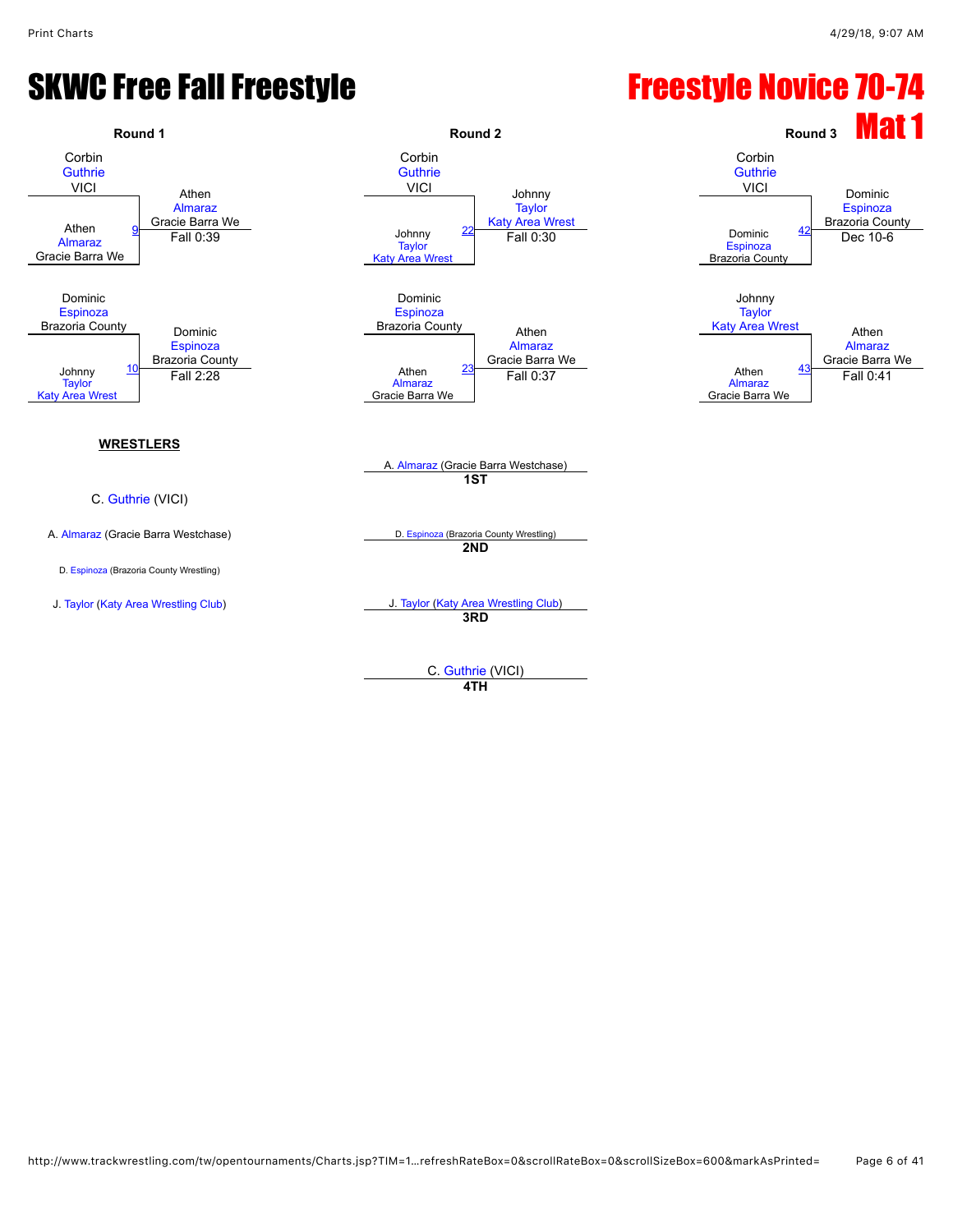#### SKWC Free Fall Freestyle **Freestyle Novice 78-82**



J. [Ham](javascript:viewProfile(334074096)) (Boneyard Wrestling Academ) **4TH**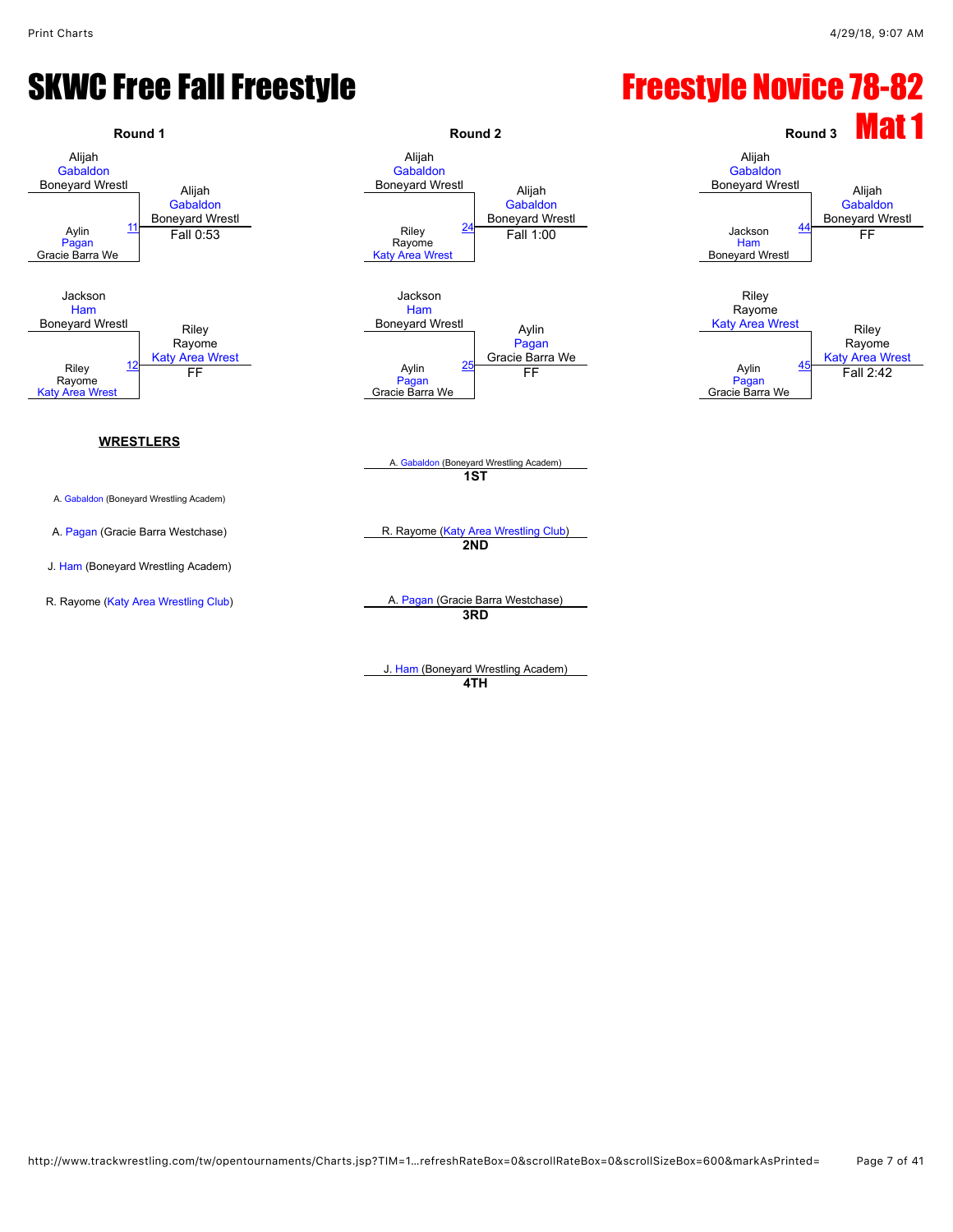### SKWC Free Fall Freestyle **Freestyle Novice 86**

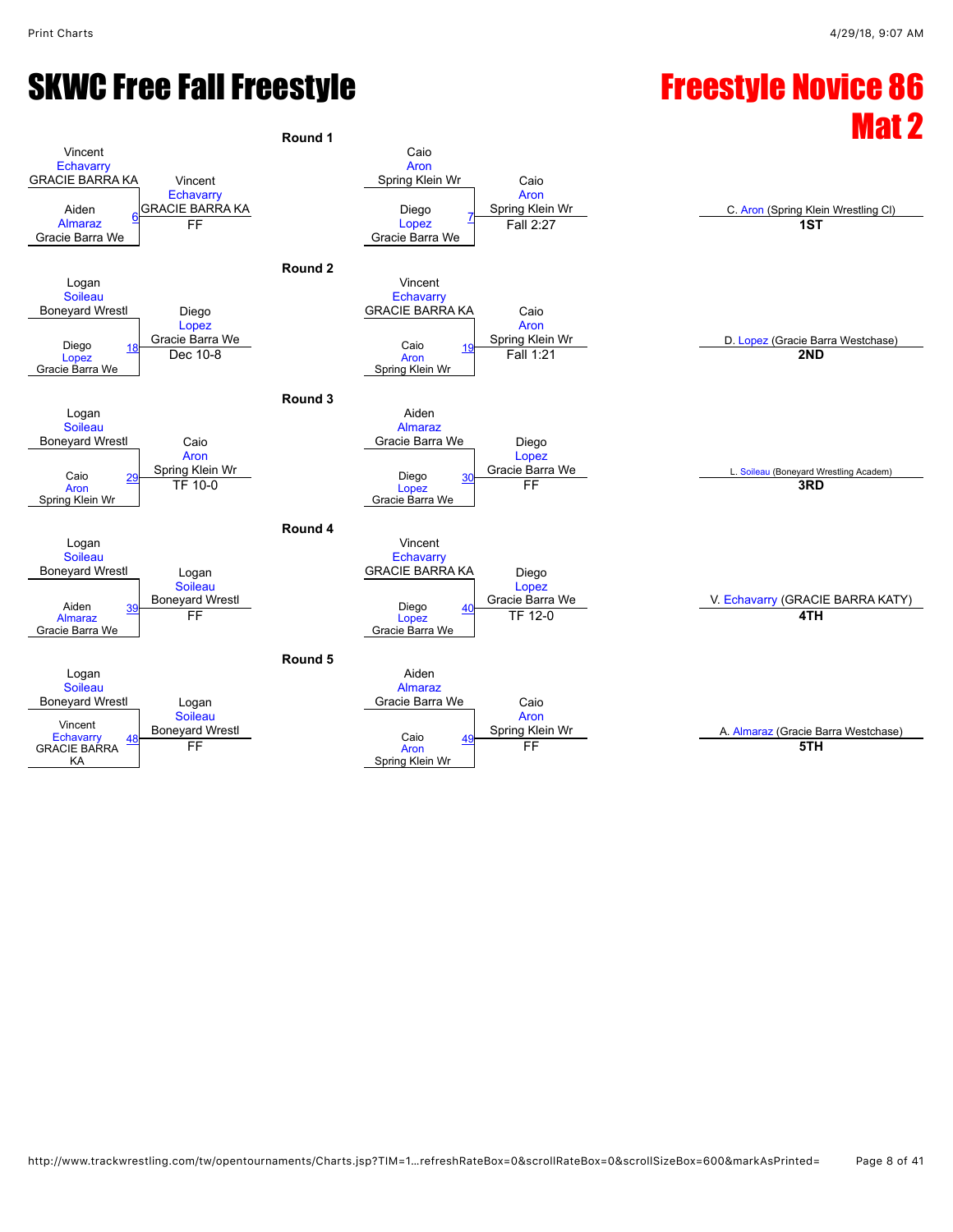#### SKWC Free Fall Freestyle **Freestyle Novice 92-98**

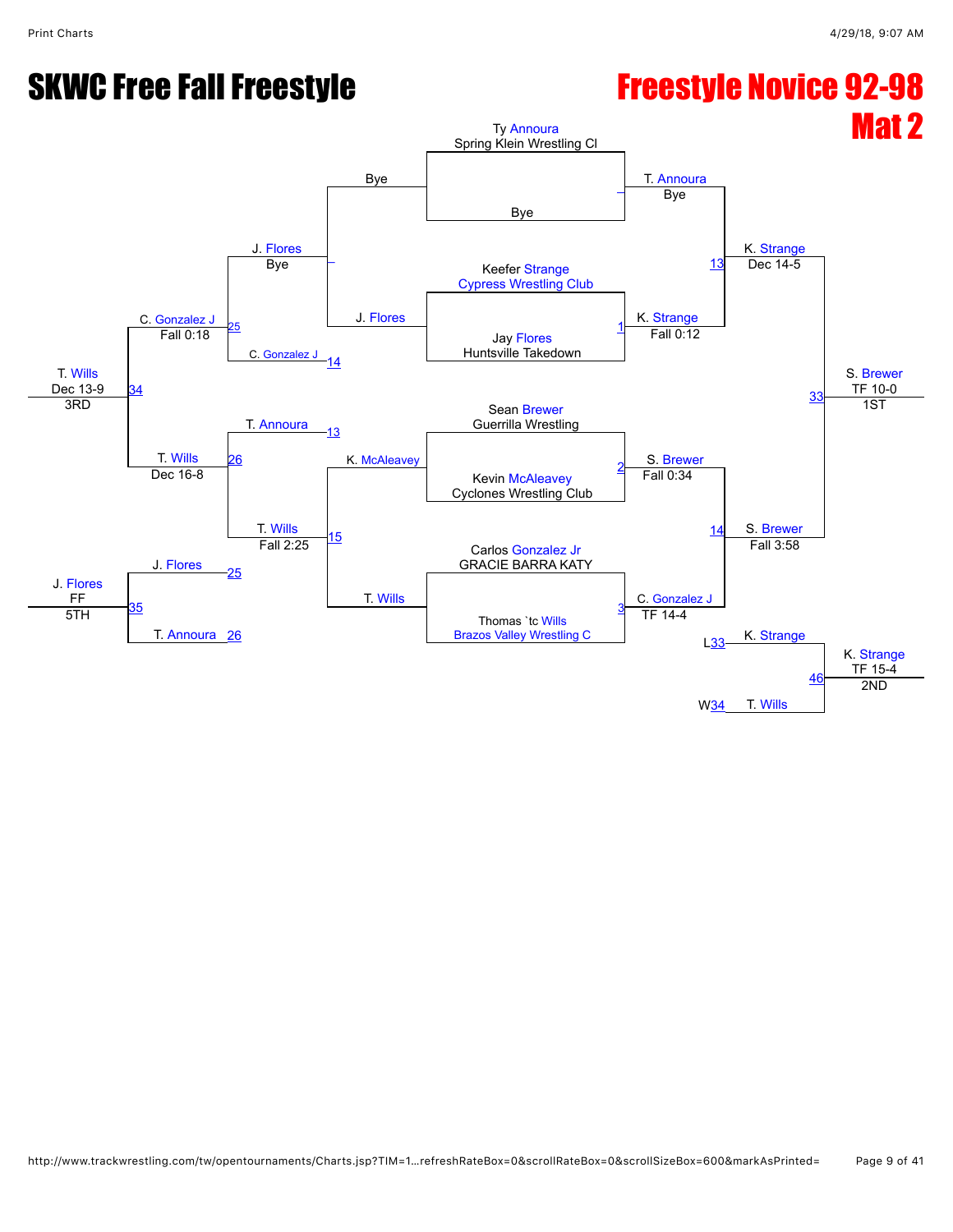#### SKWC Free Fall Freestyle **Freestyle Novice 108-117**

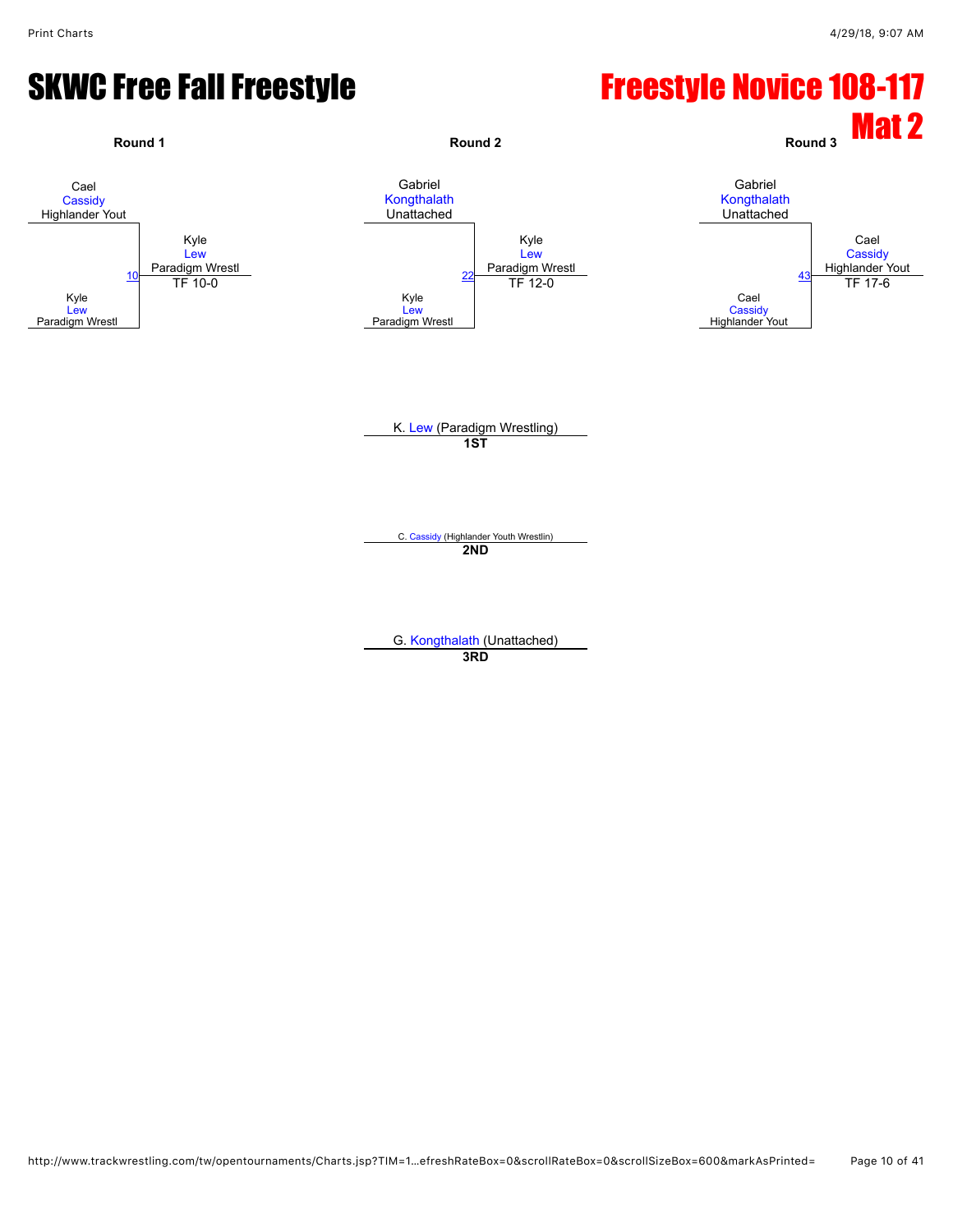# SKWC Free Fall Freestyle **Freestyle Schoolboy 97-102**

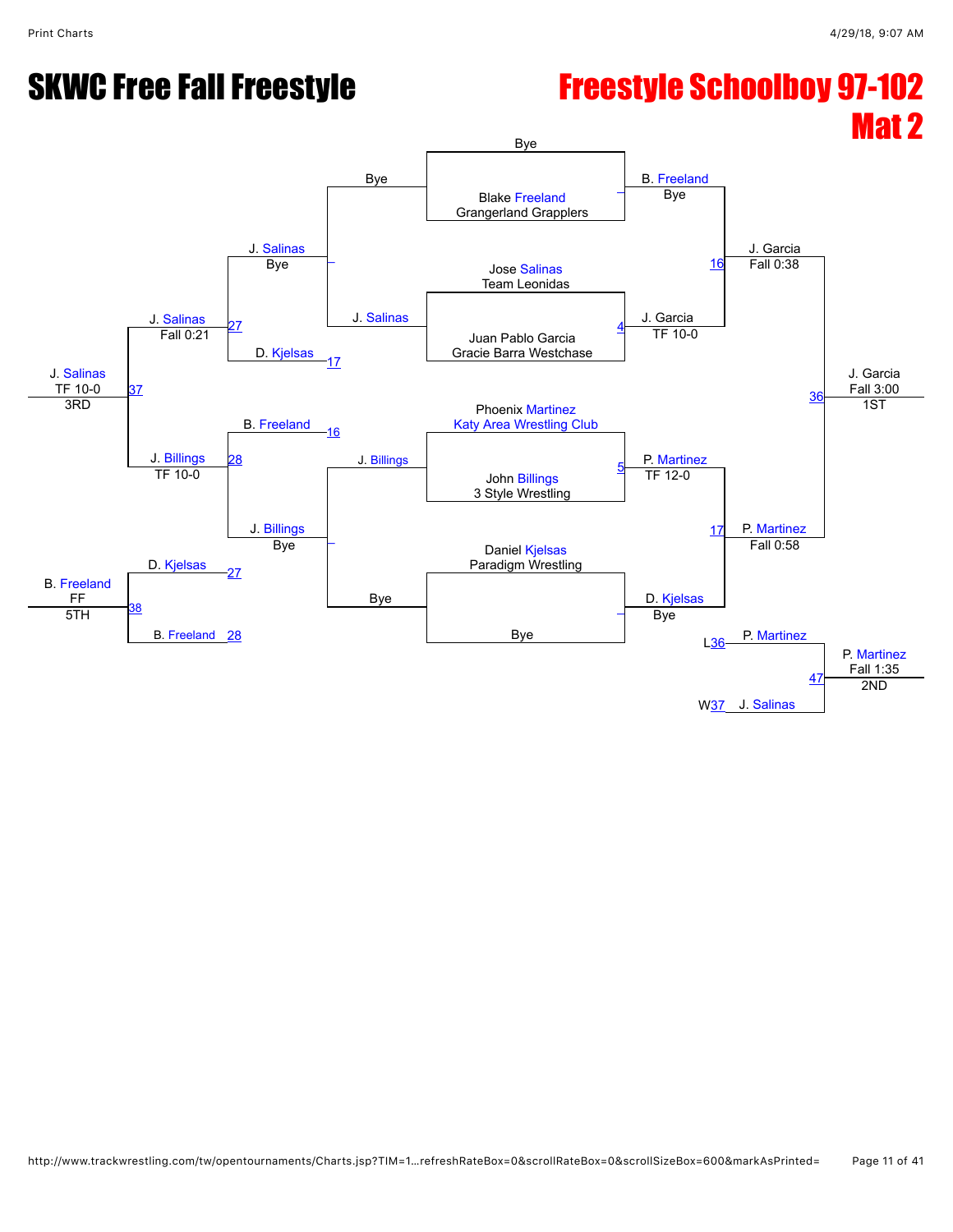#### SKWC Free Fall Freestyle **Freestyle Schoolboy 106-110**

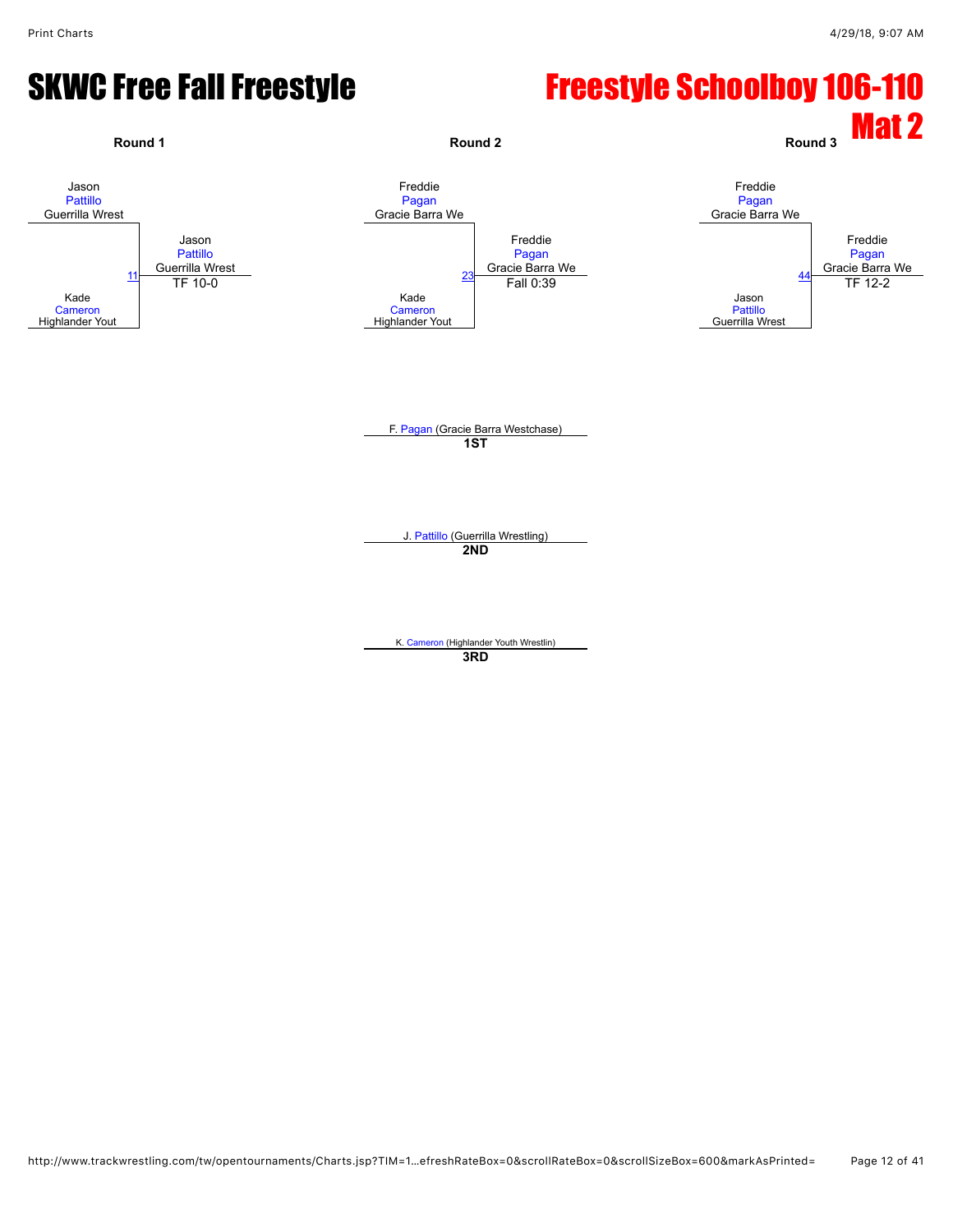#### SKWC Free Fall Freestyle Freestyle Schoolboy 119-125-130a  $R_{\text{round 1}}$

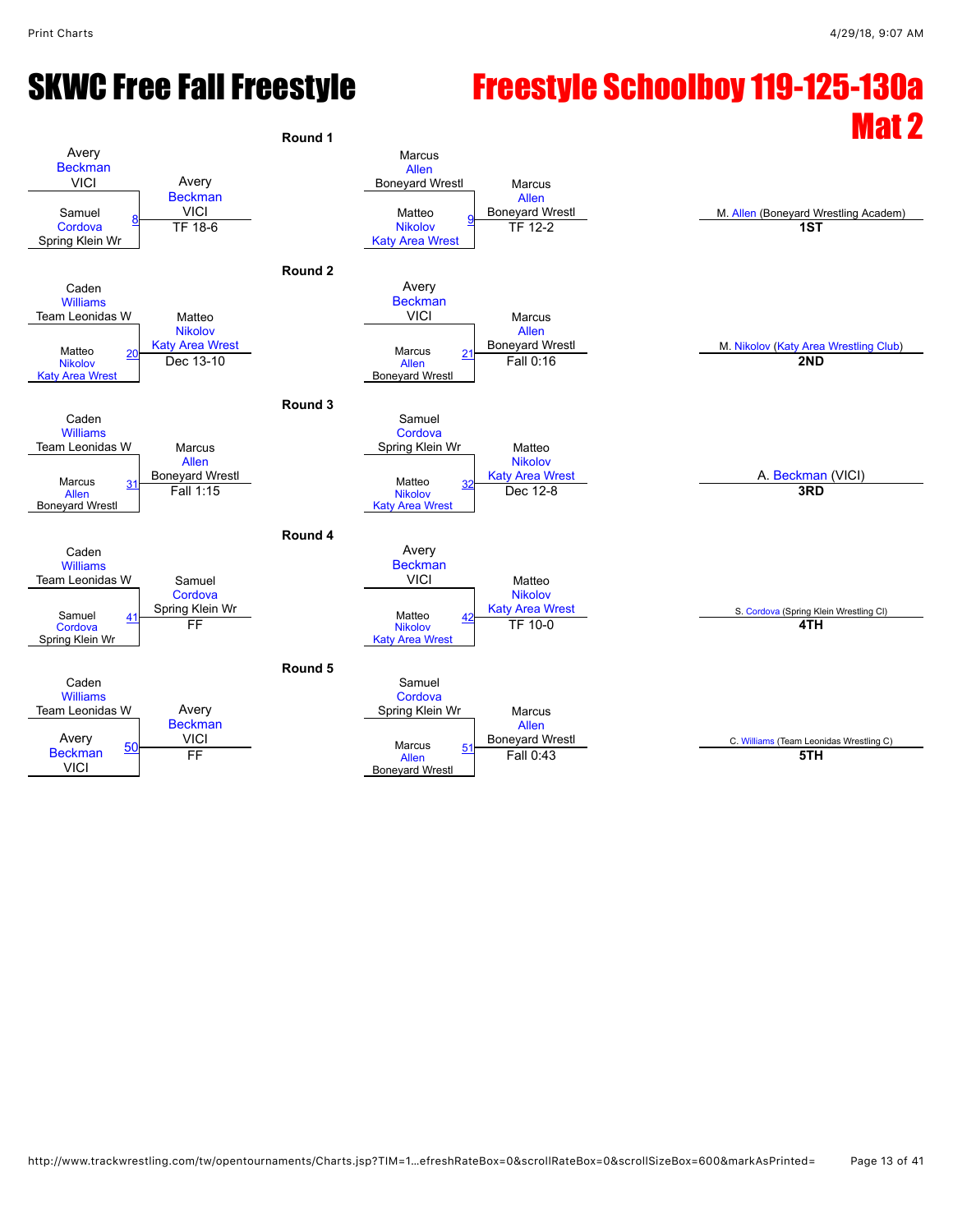#### SKWC Free Fall Freestyle Freestyle Schoolboy 130b-136-149

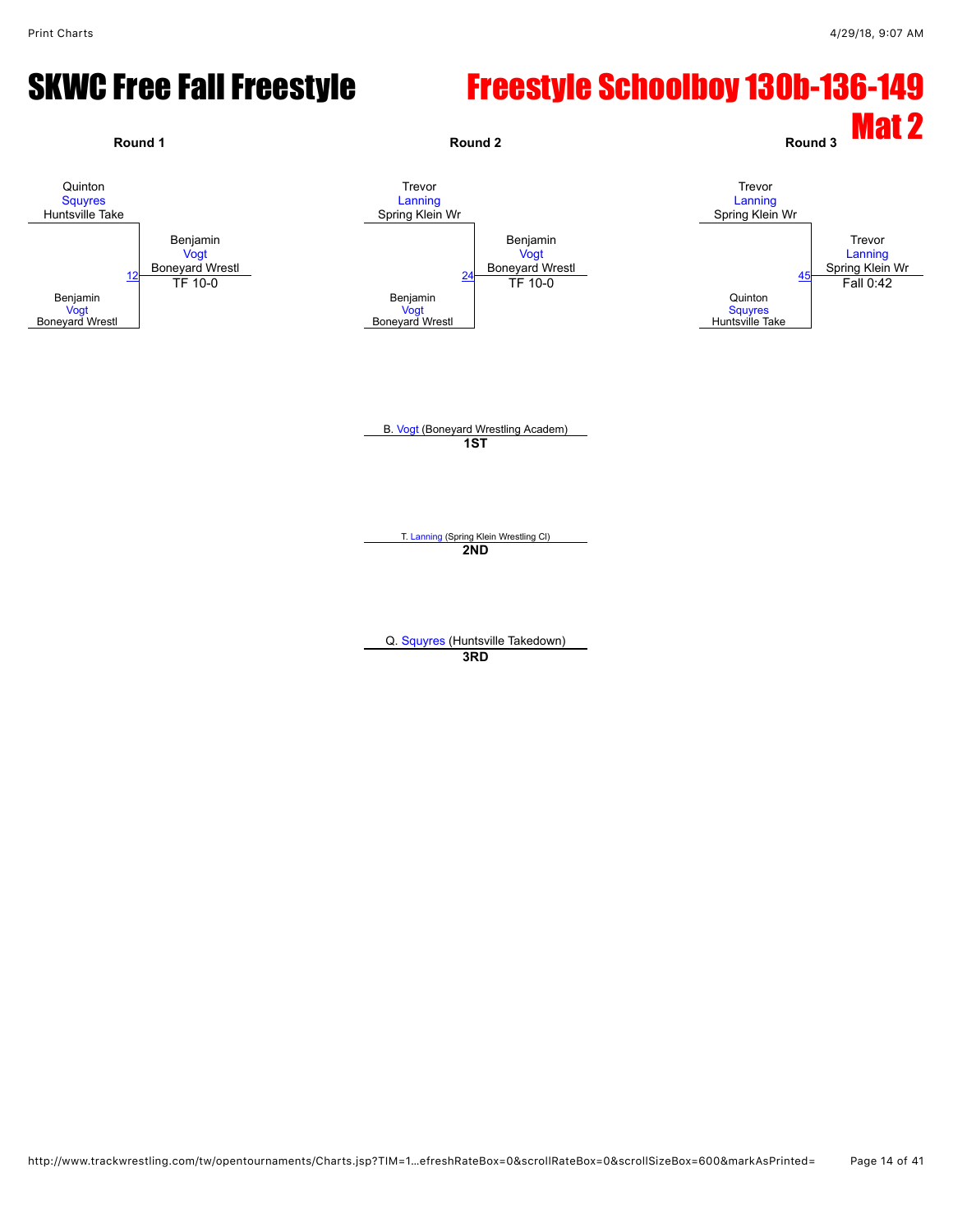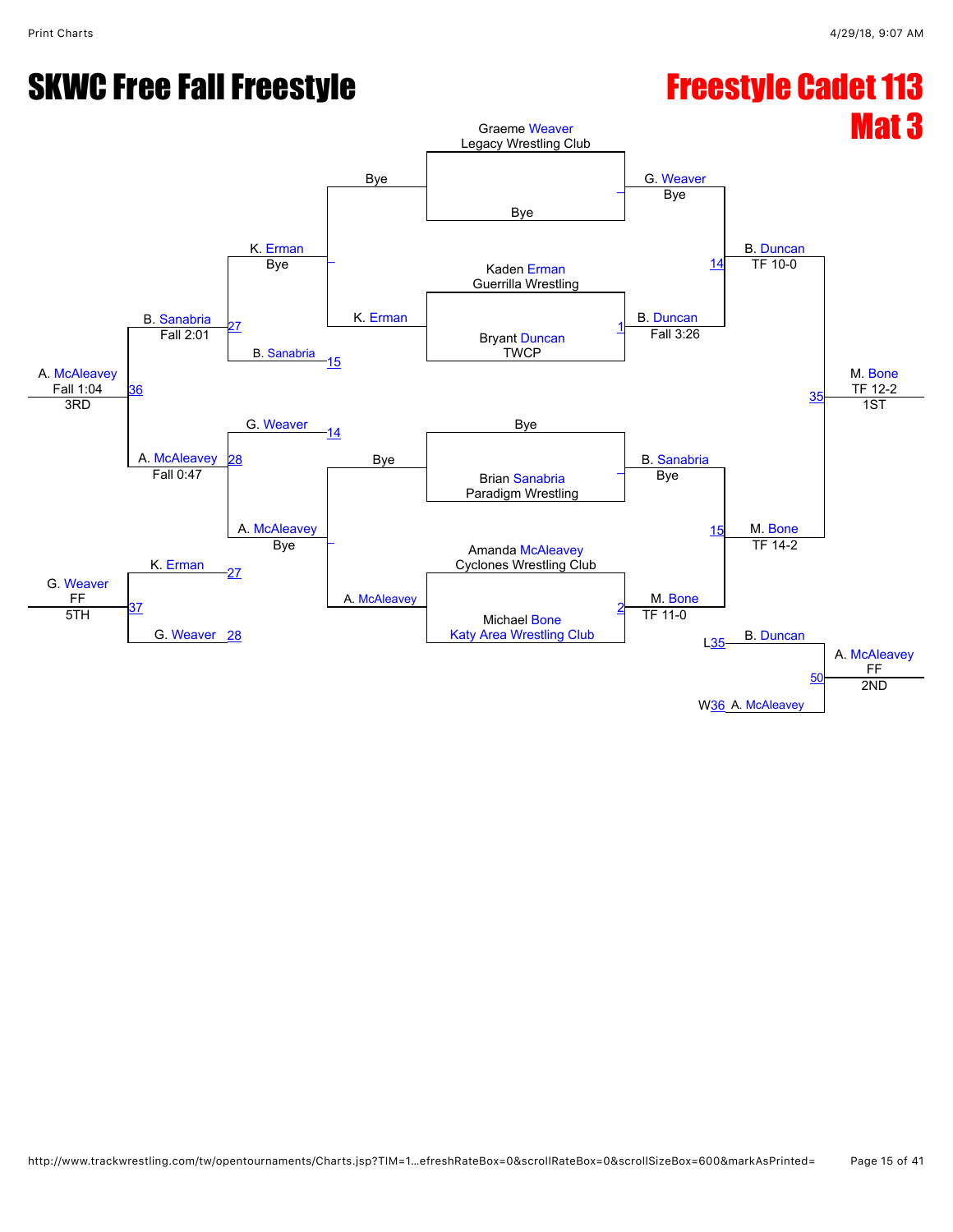

P. [Bryant](javascript:viewProfile(1548085096)) (Dark Star Wrestling Club) **4TH**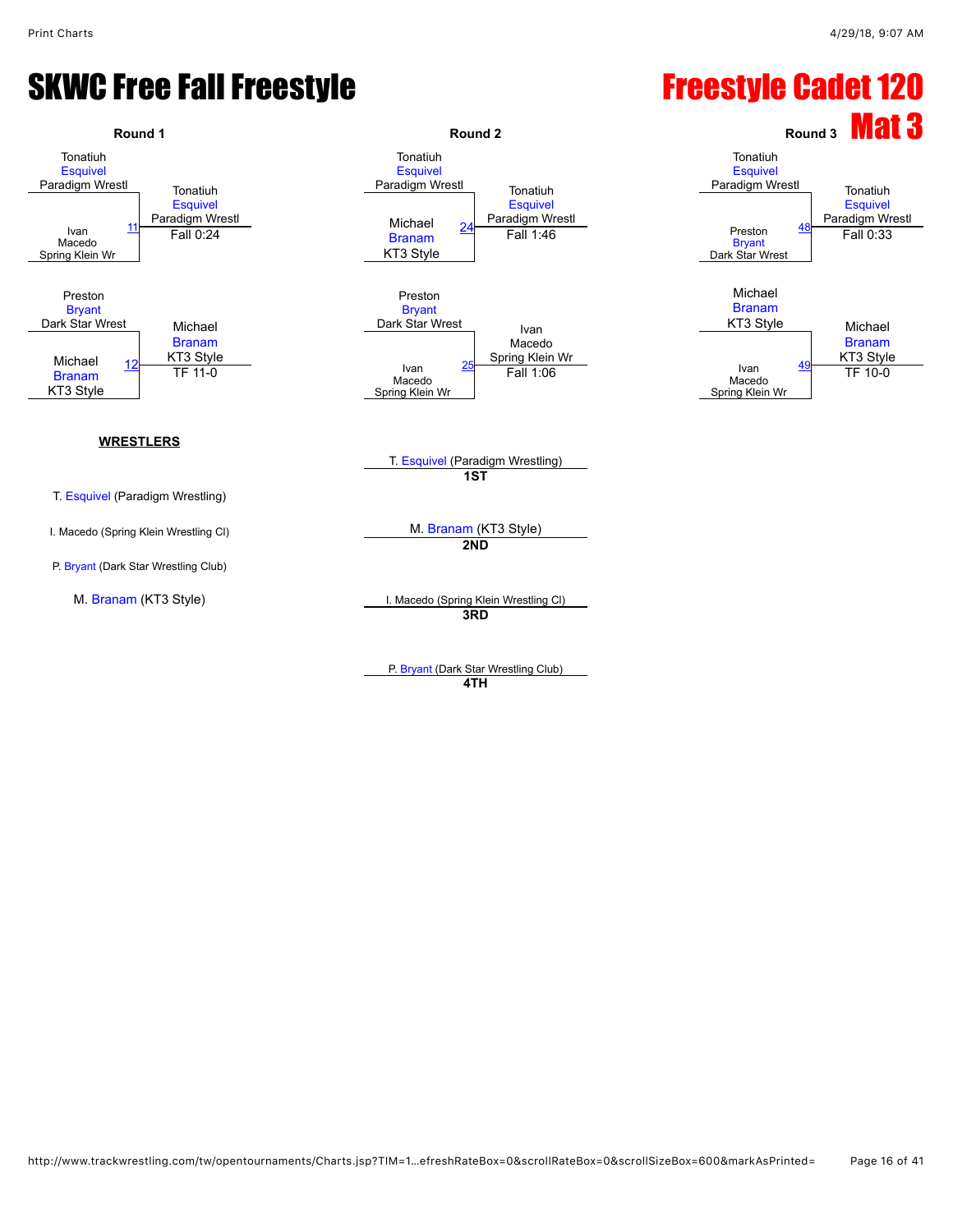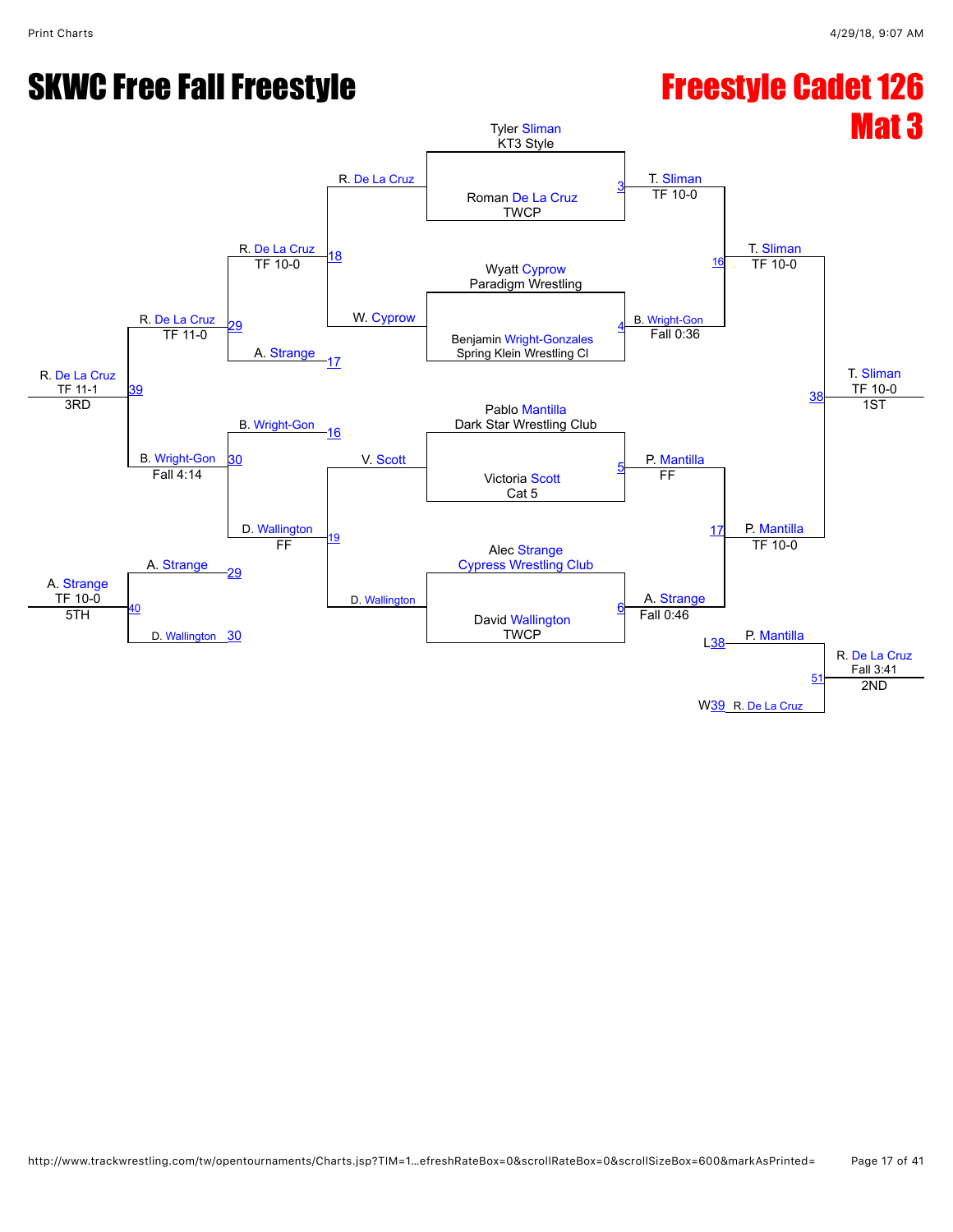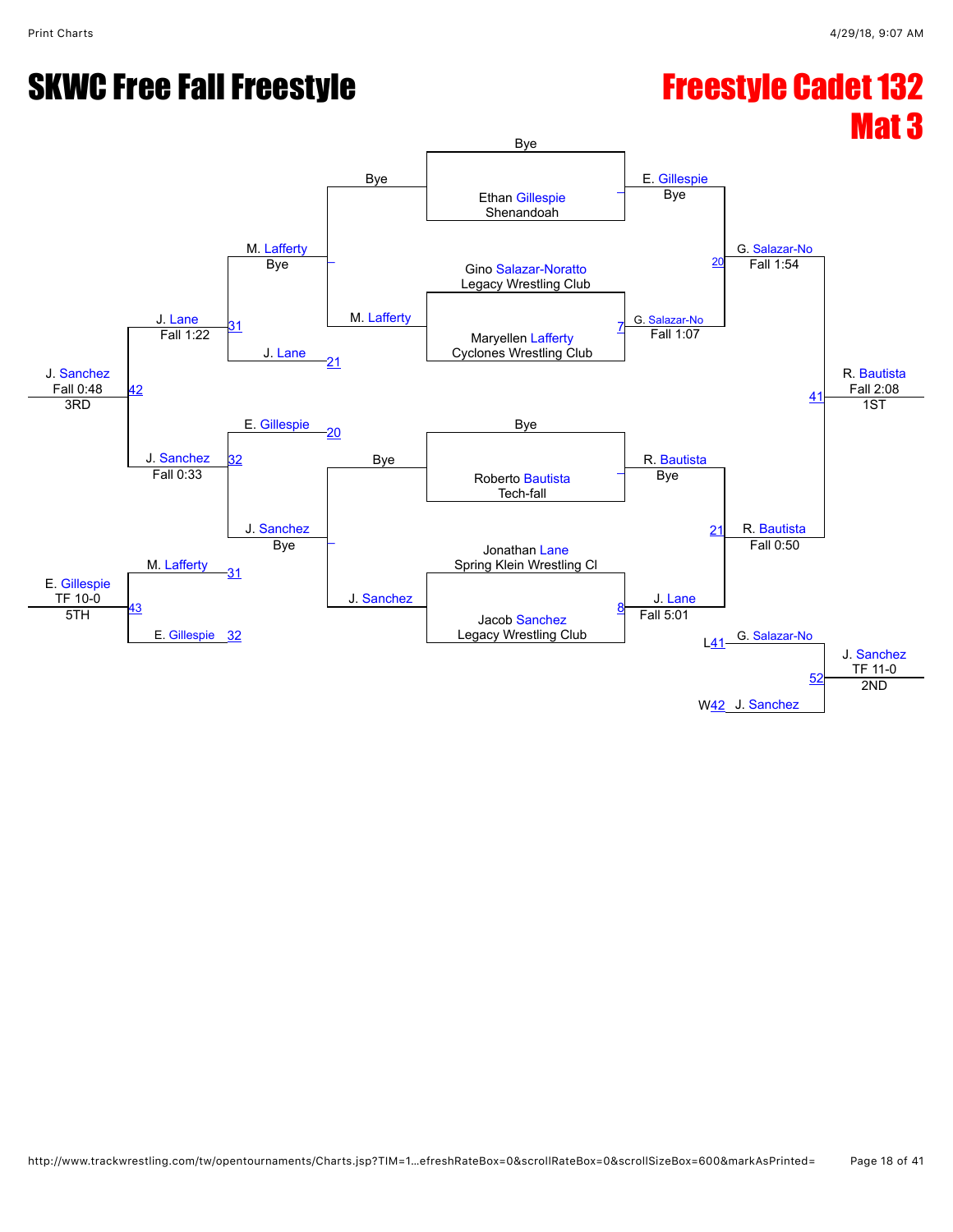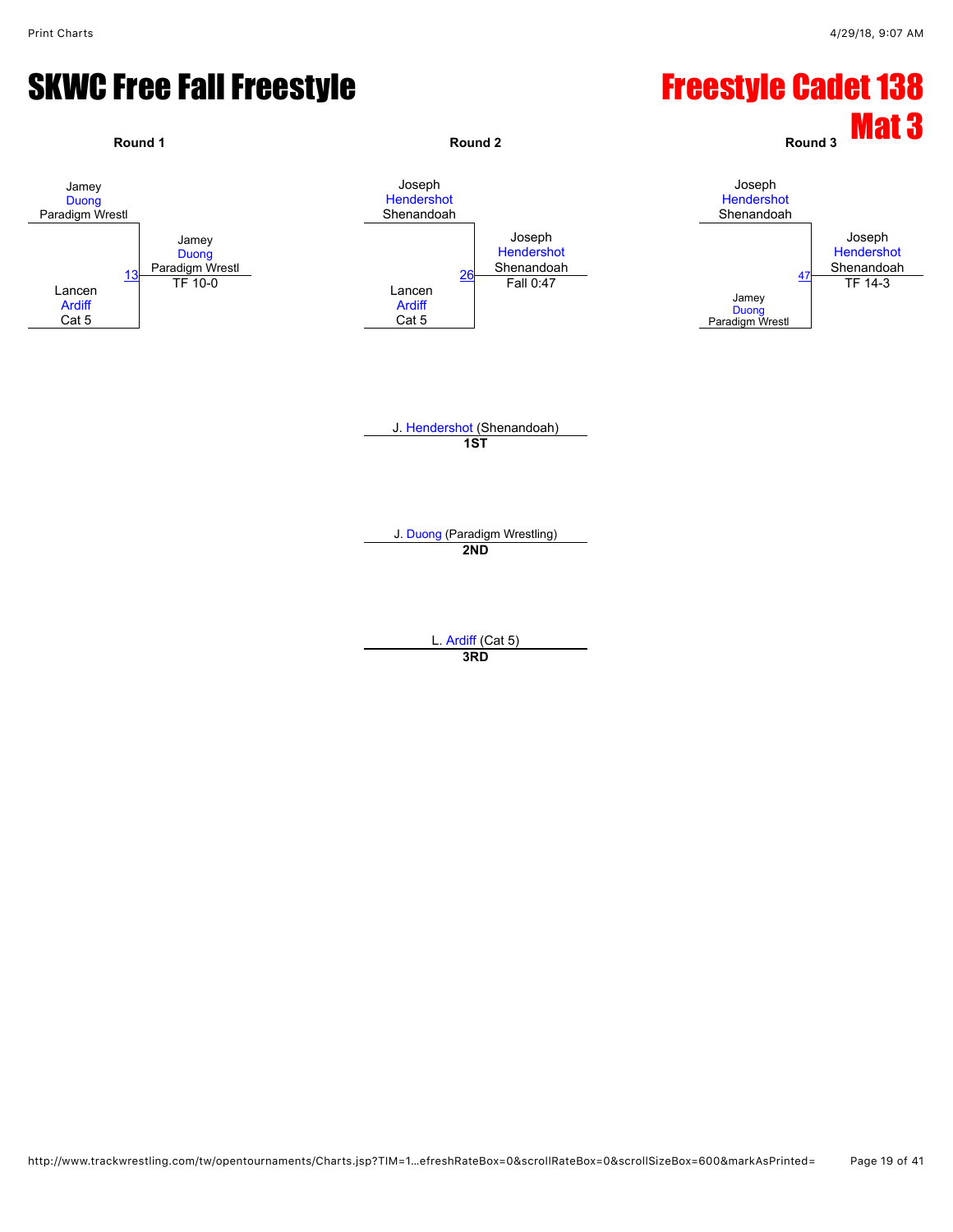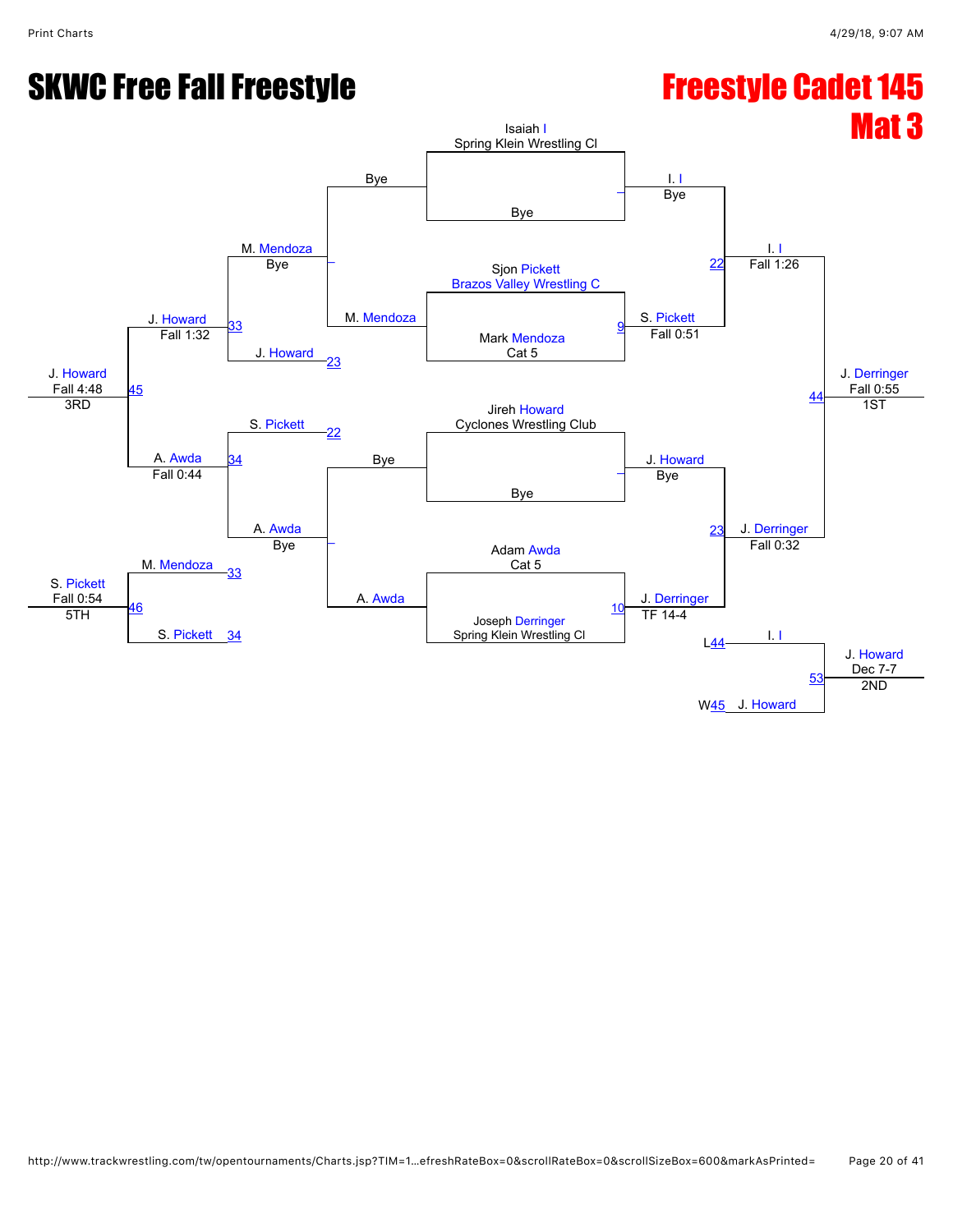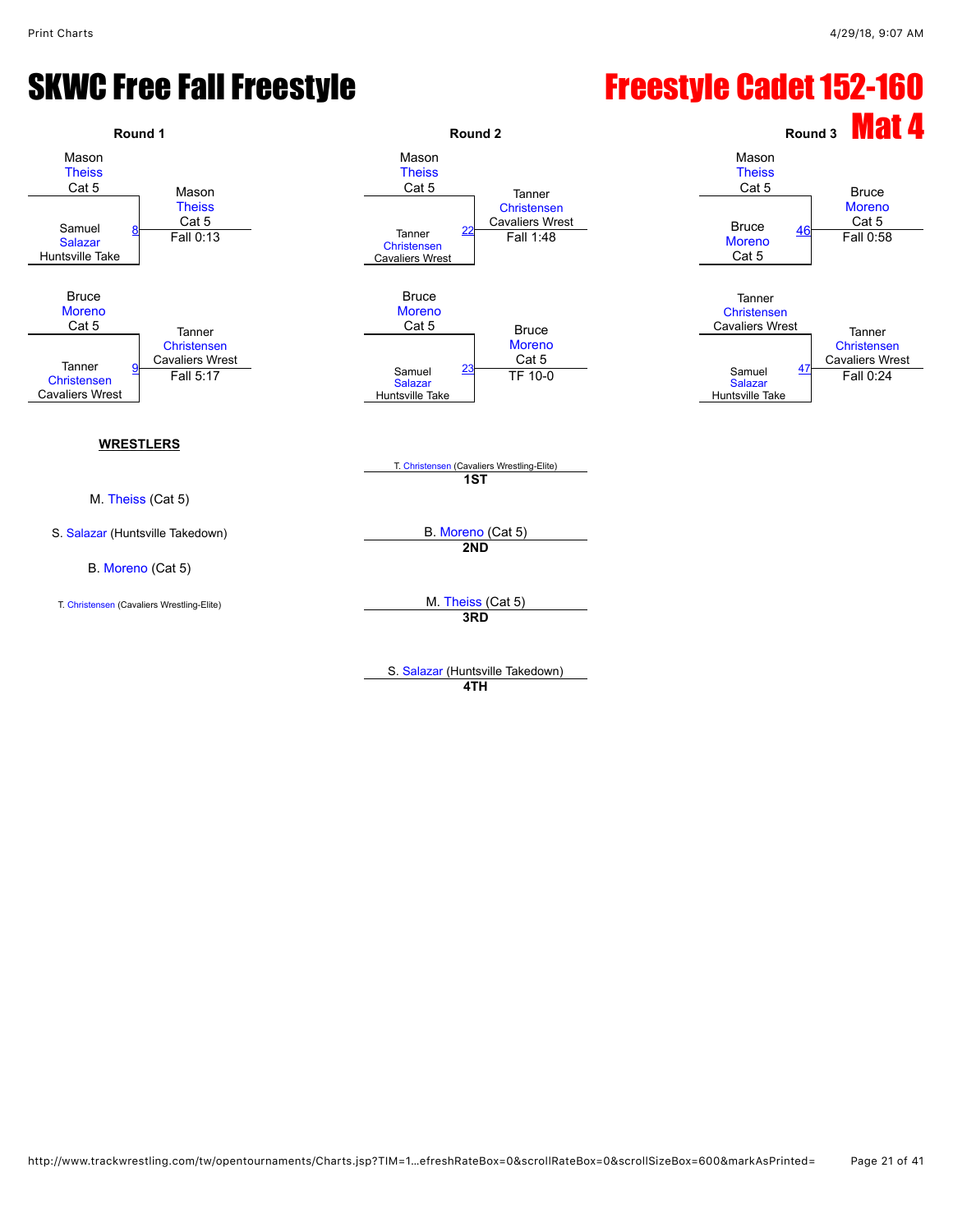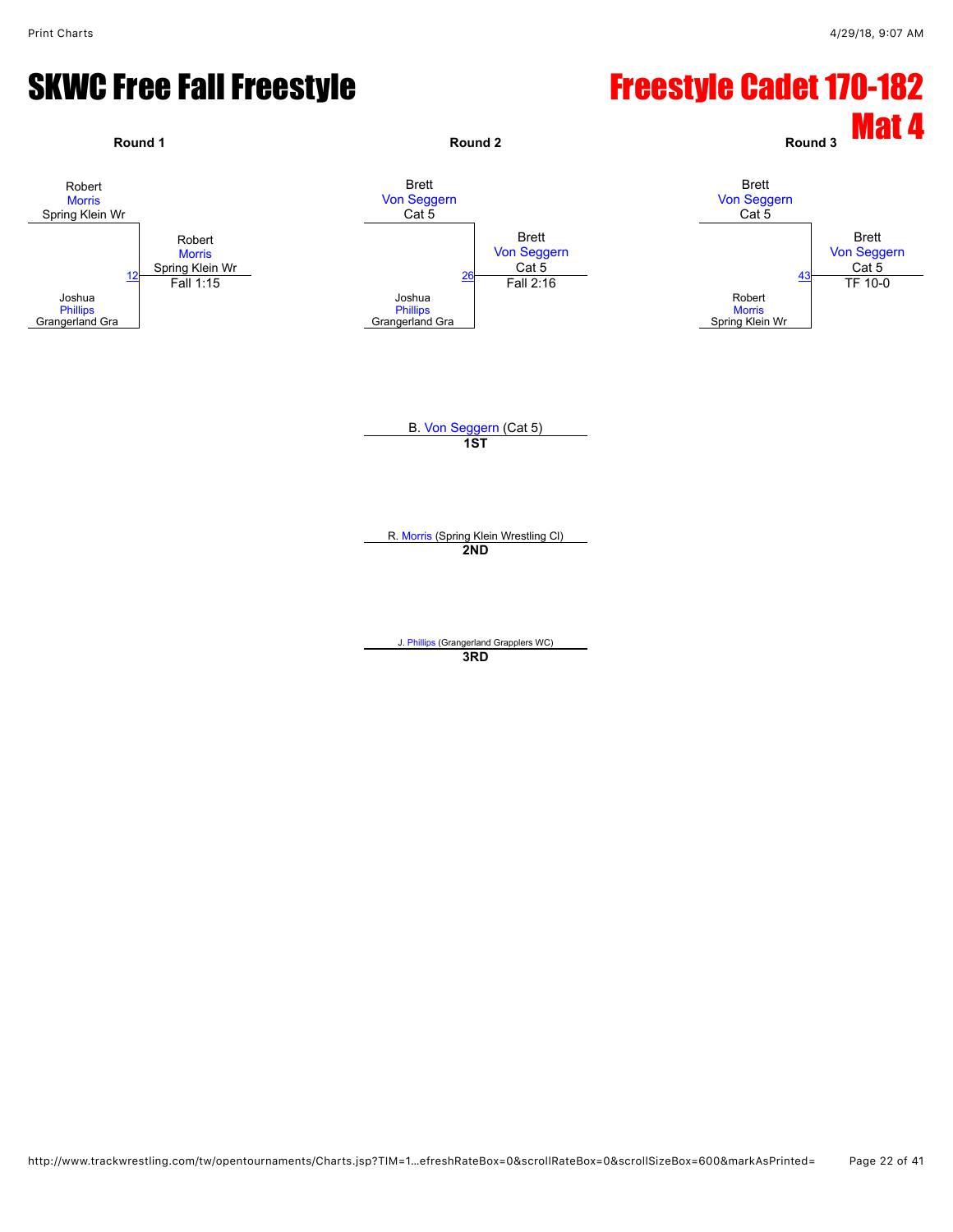#### SKWC Free Fall Freestyle **Freestyle Cadet 195-220-285**



**4TH**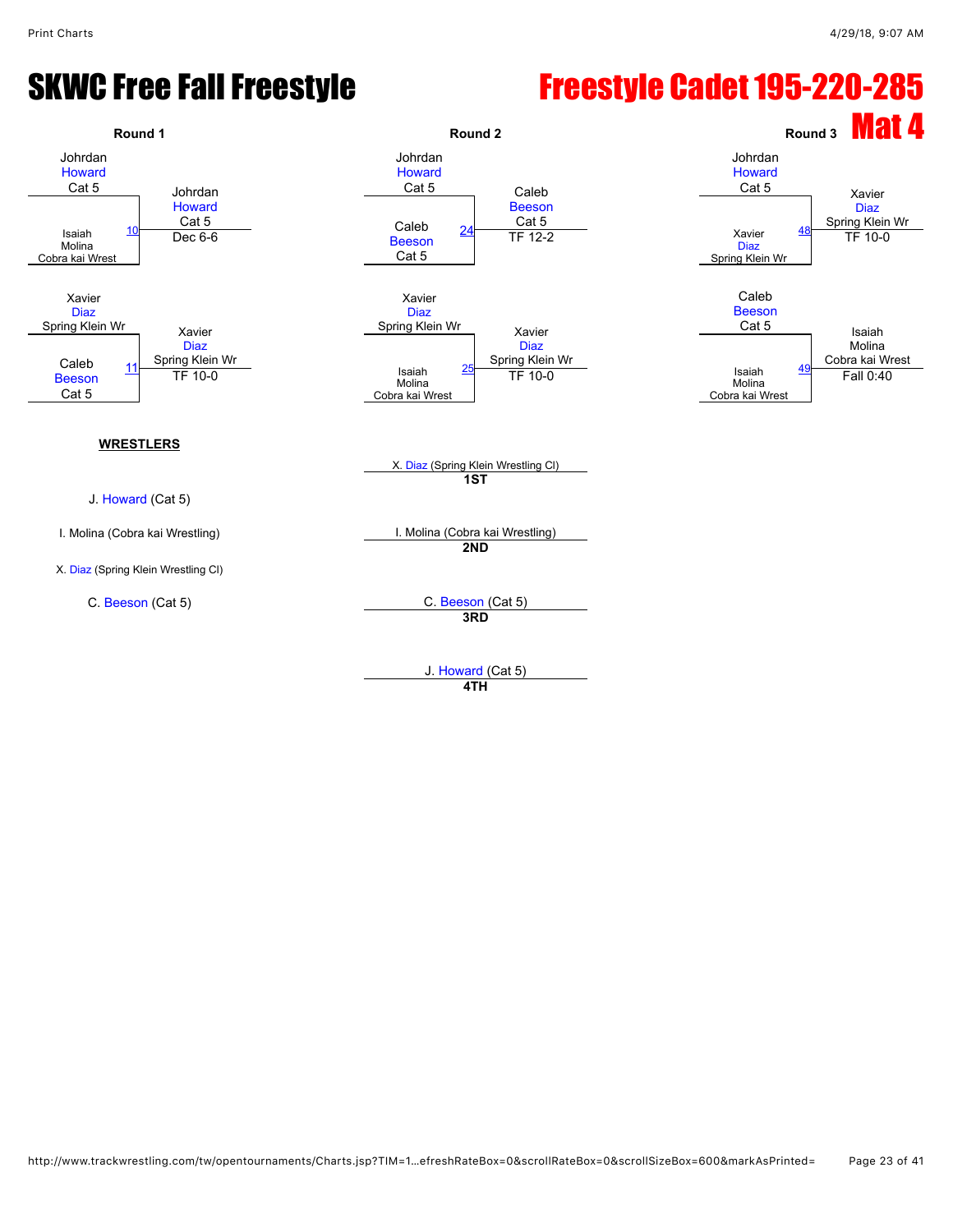#### SKWC Free Fall Freestyle **Freestyle Junior 106-113-120**

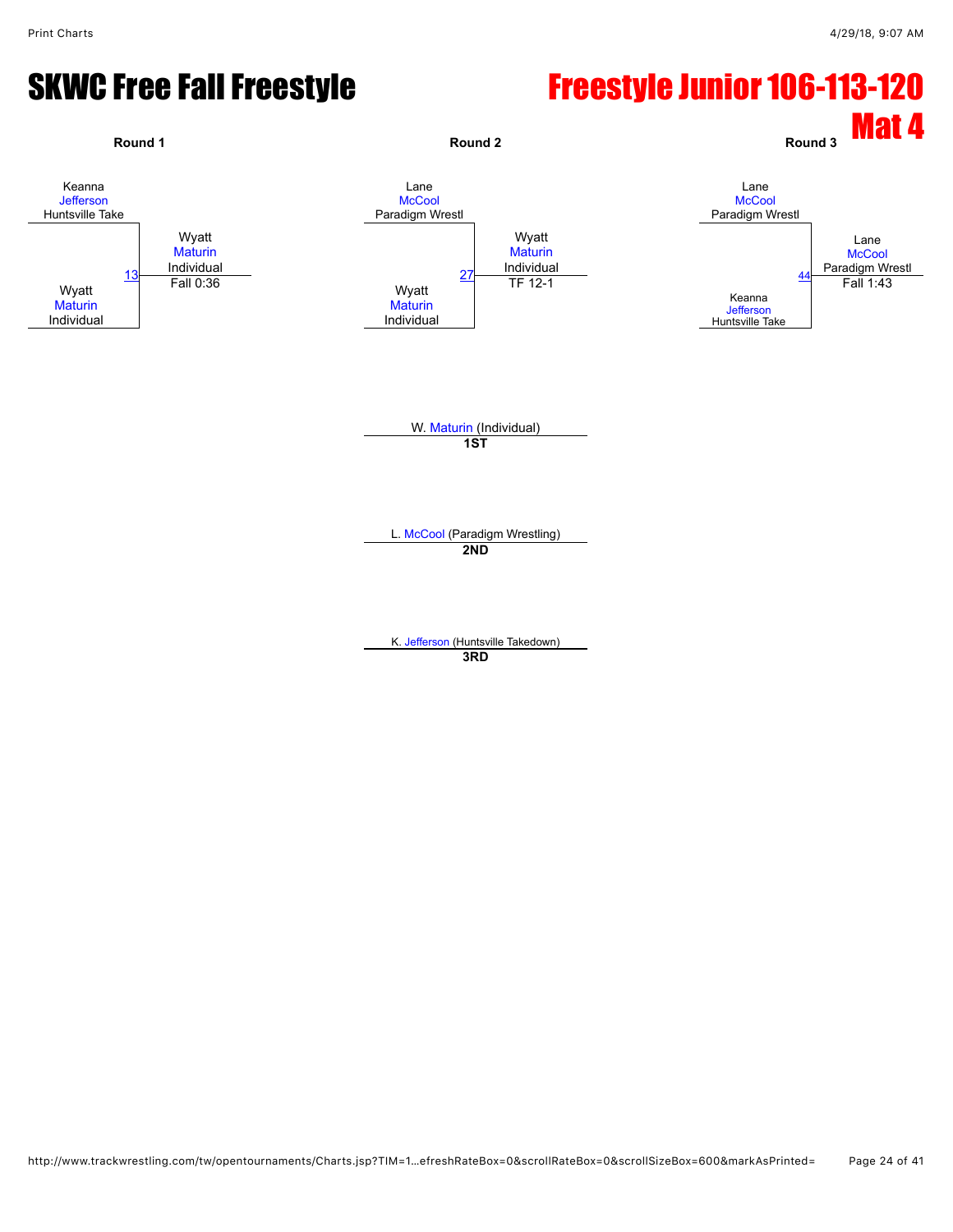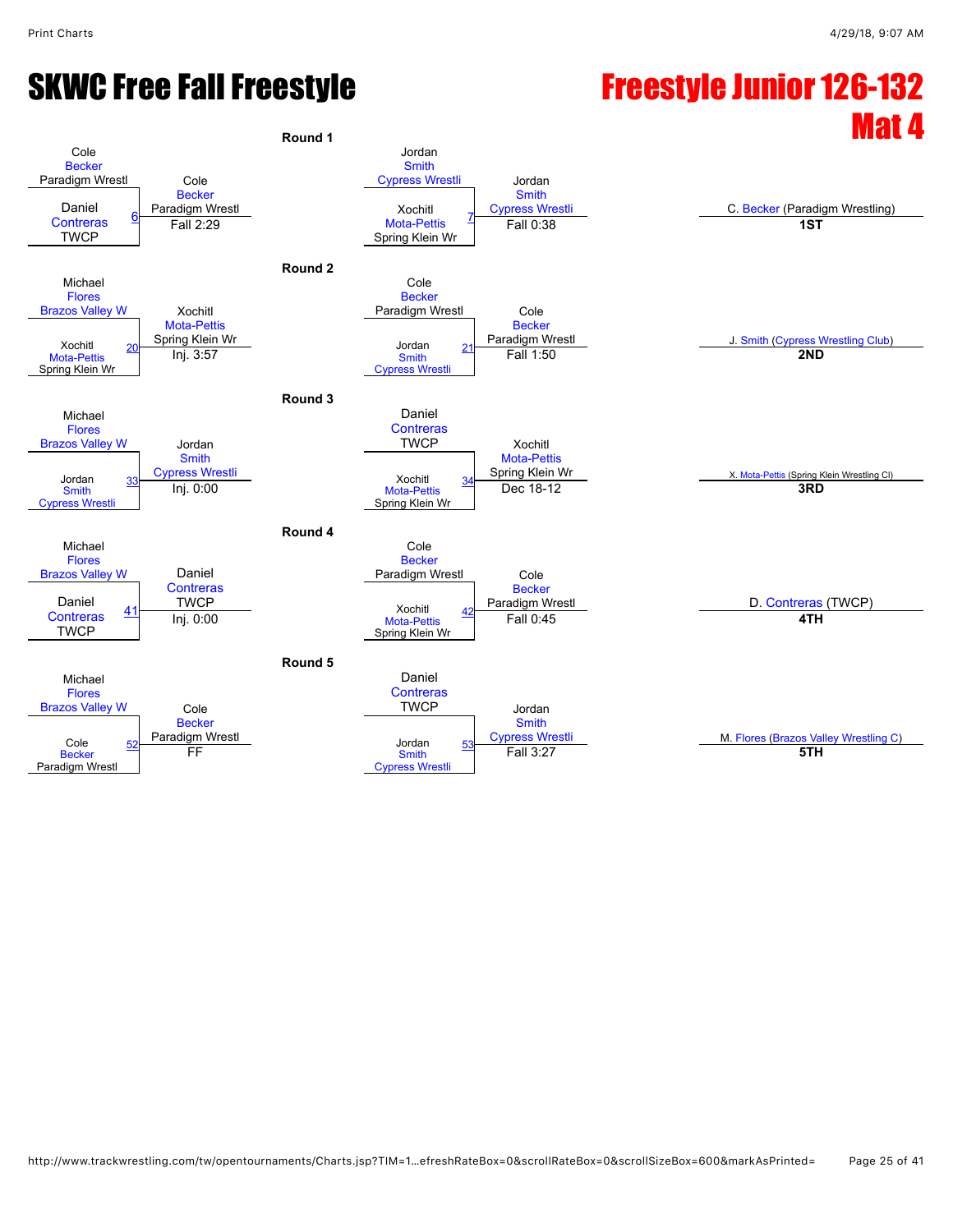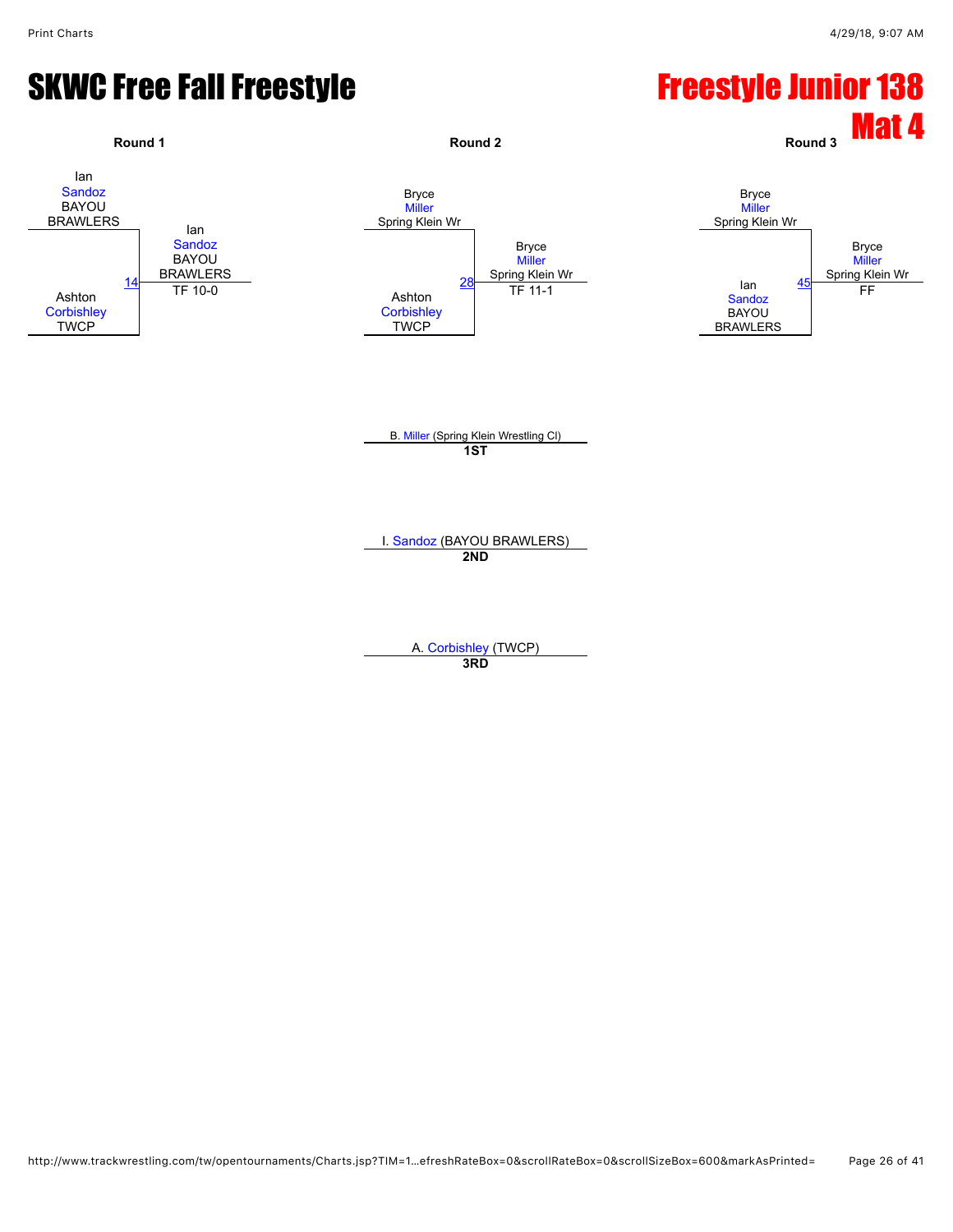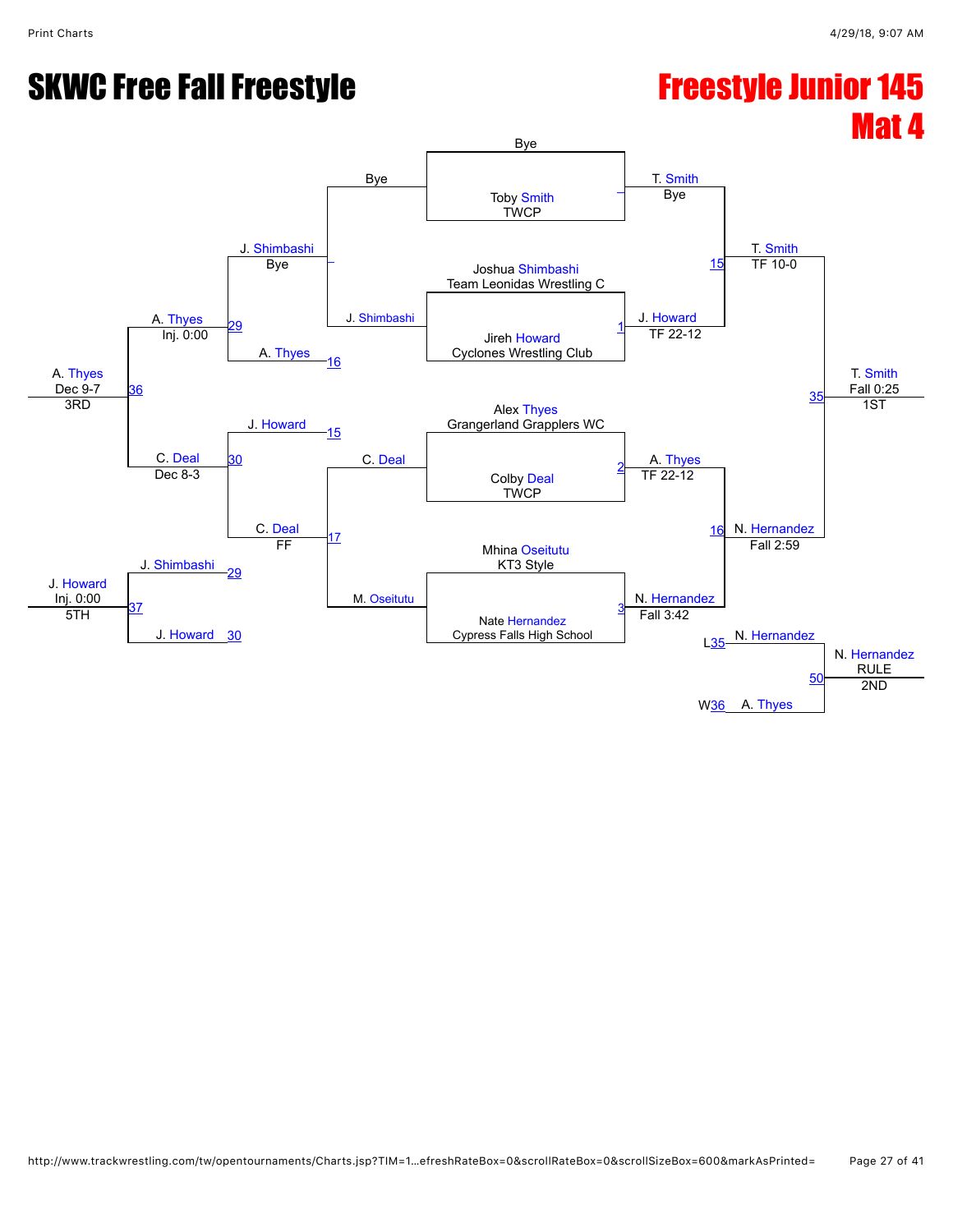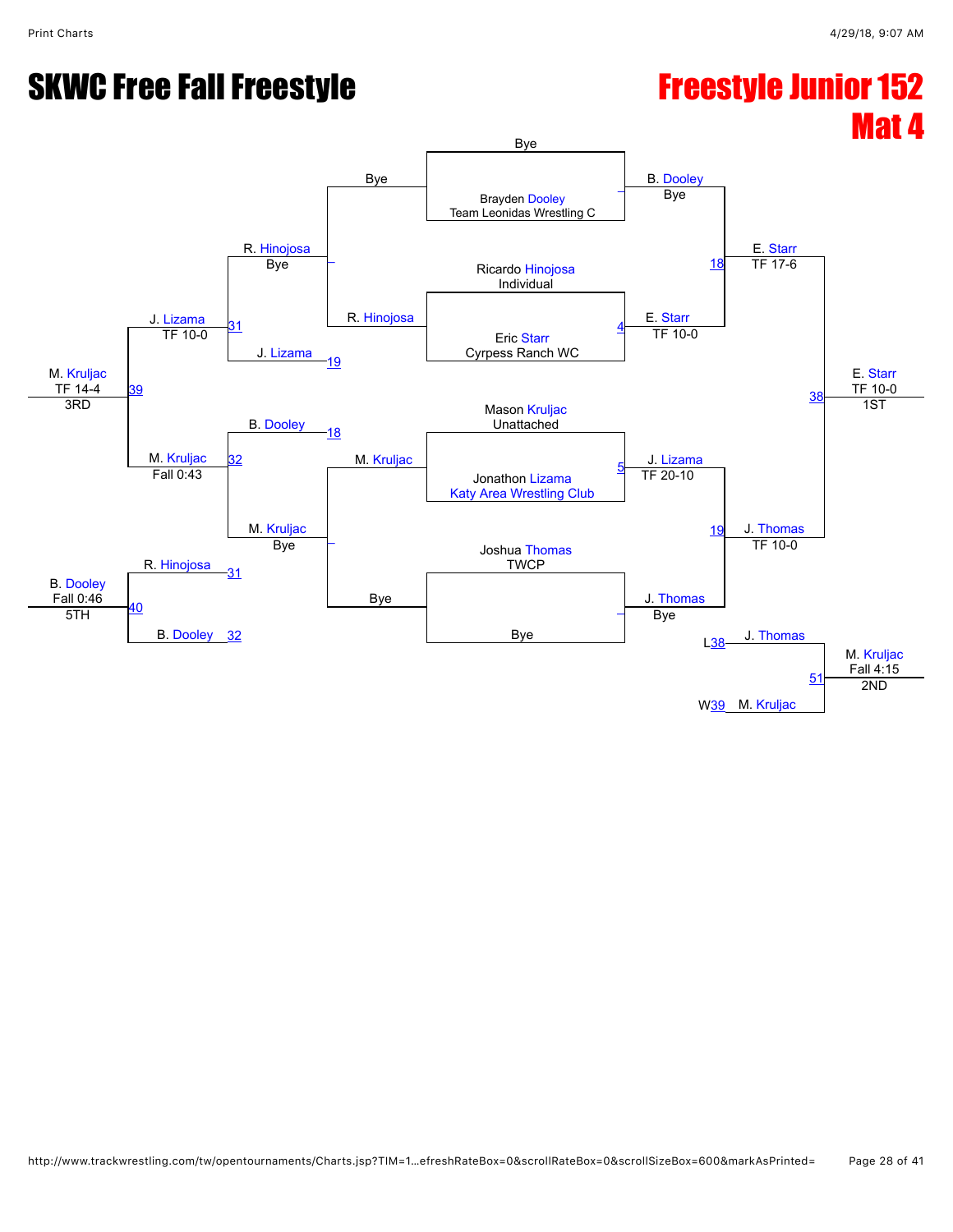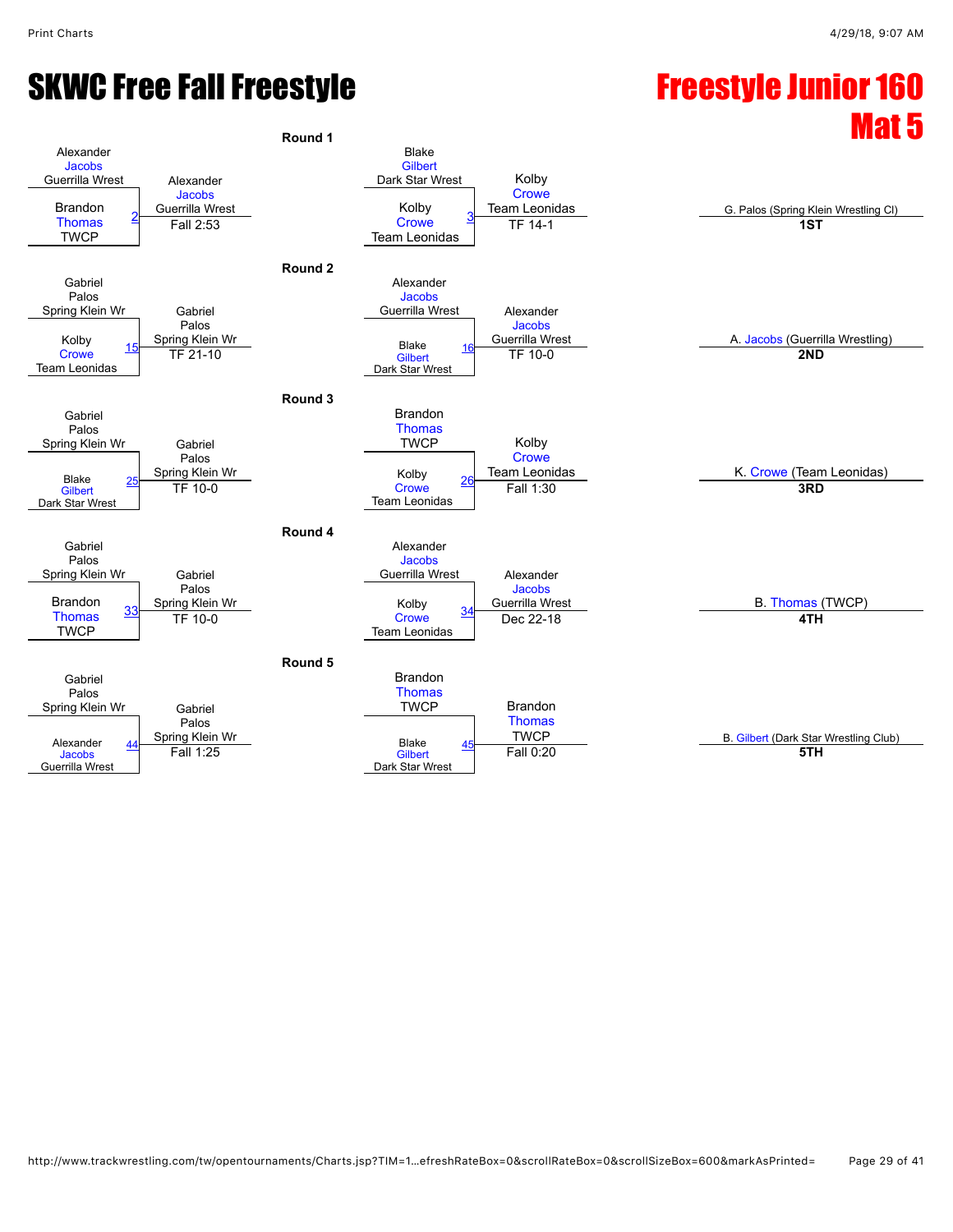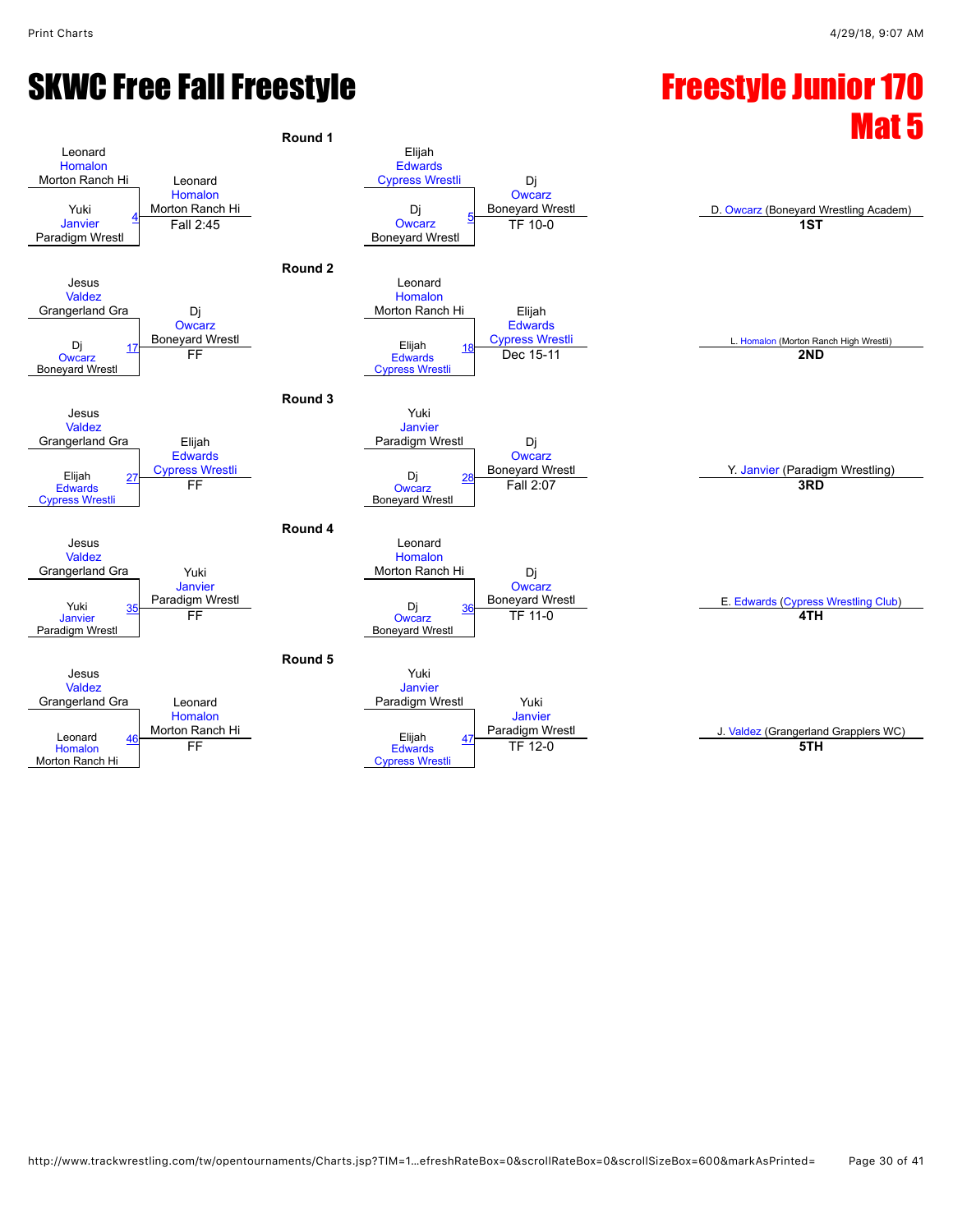

A. [Cannon](javascript:viewProfile(628628132)) (Cat 5) **4TH**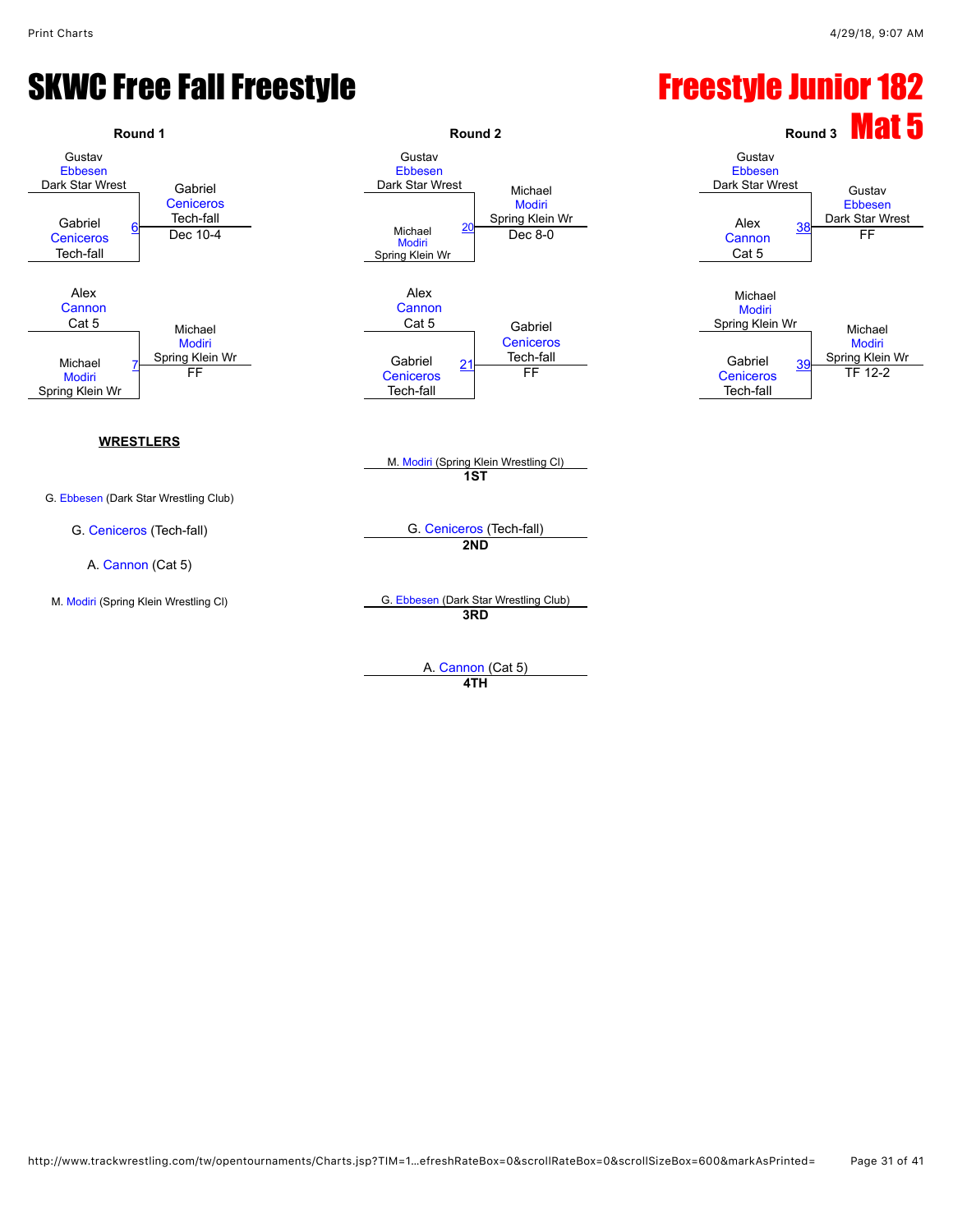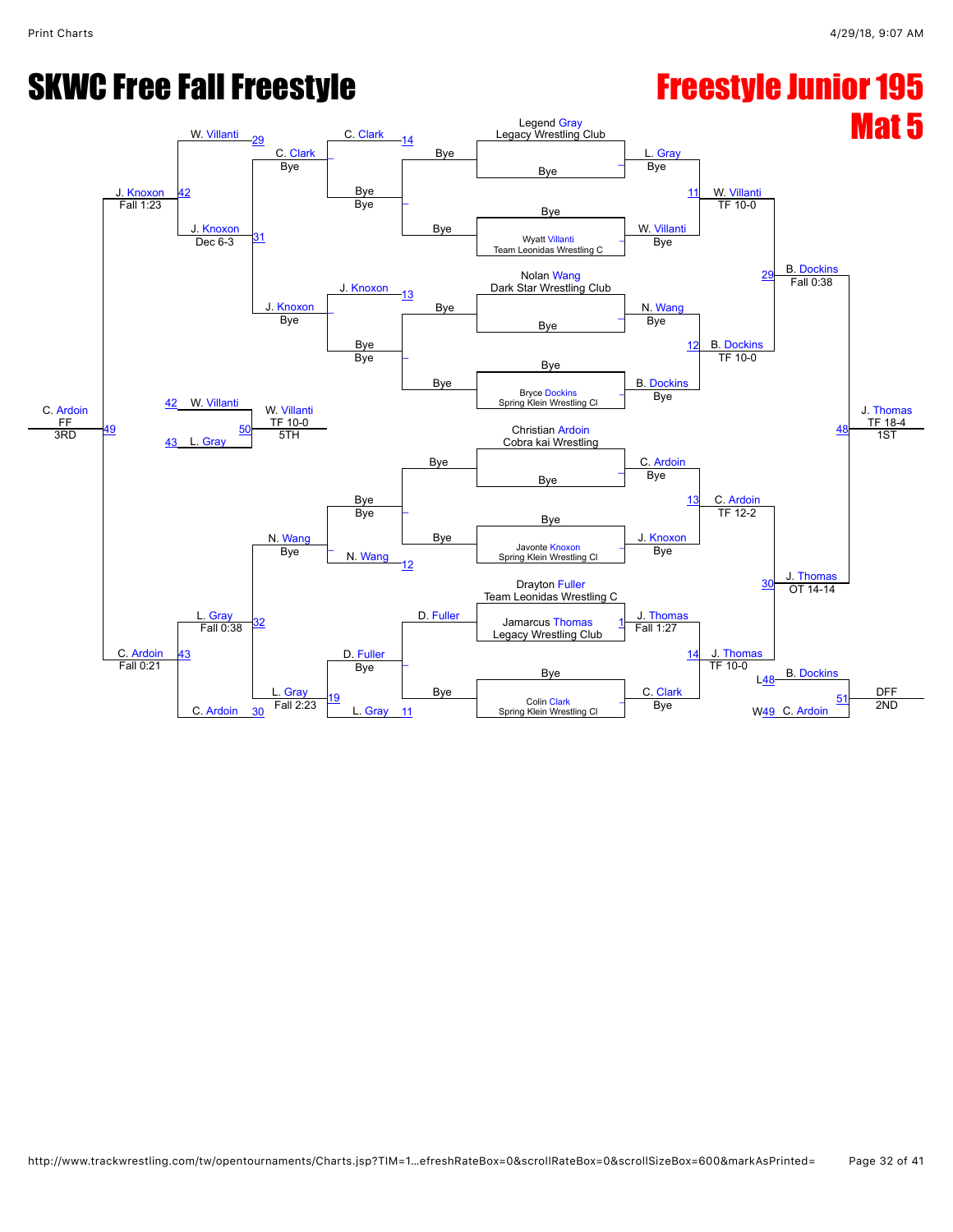

**4TH**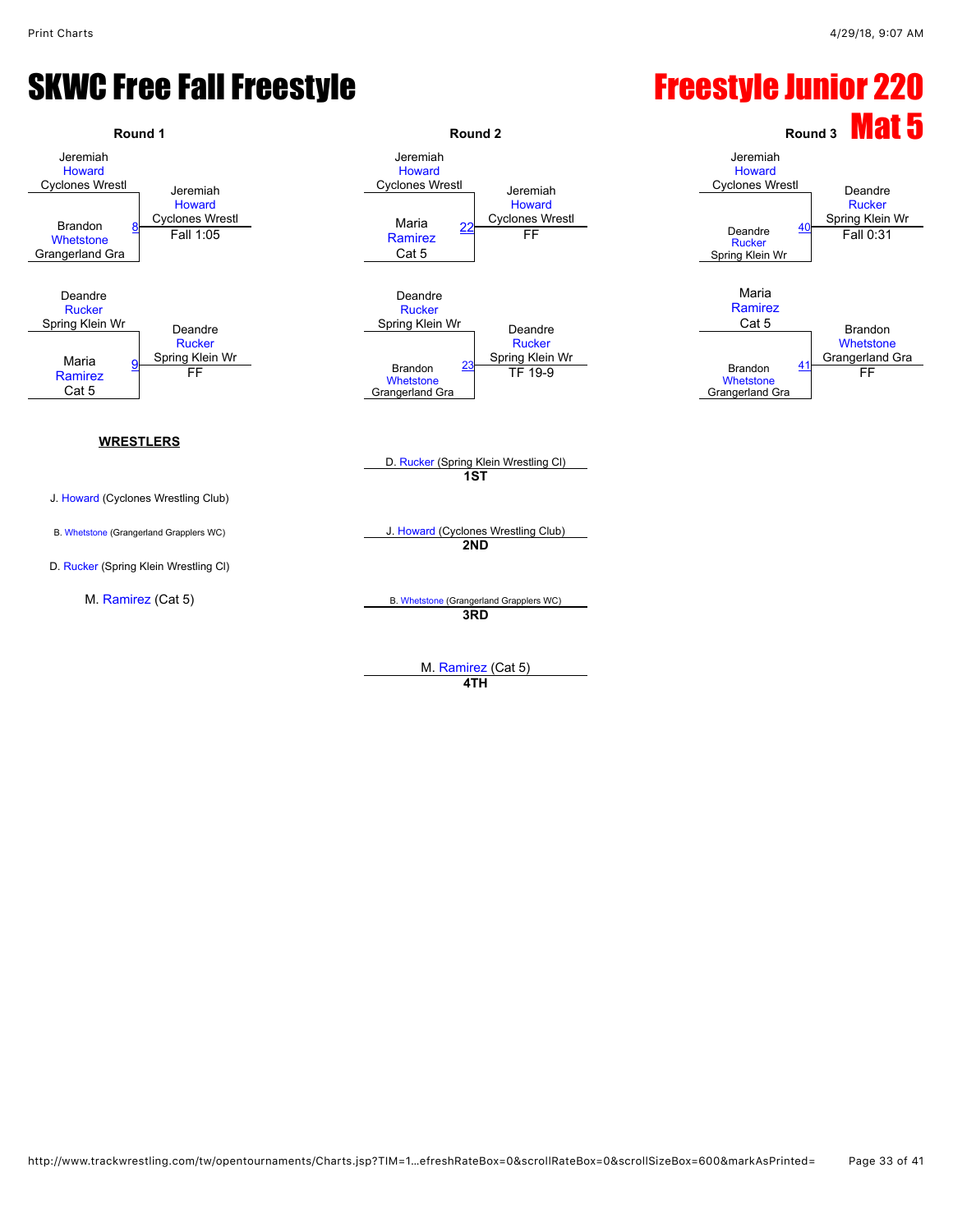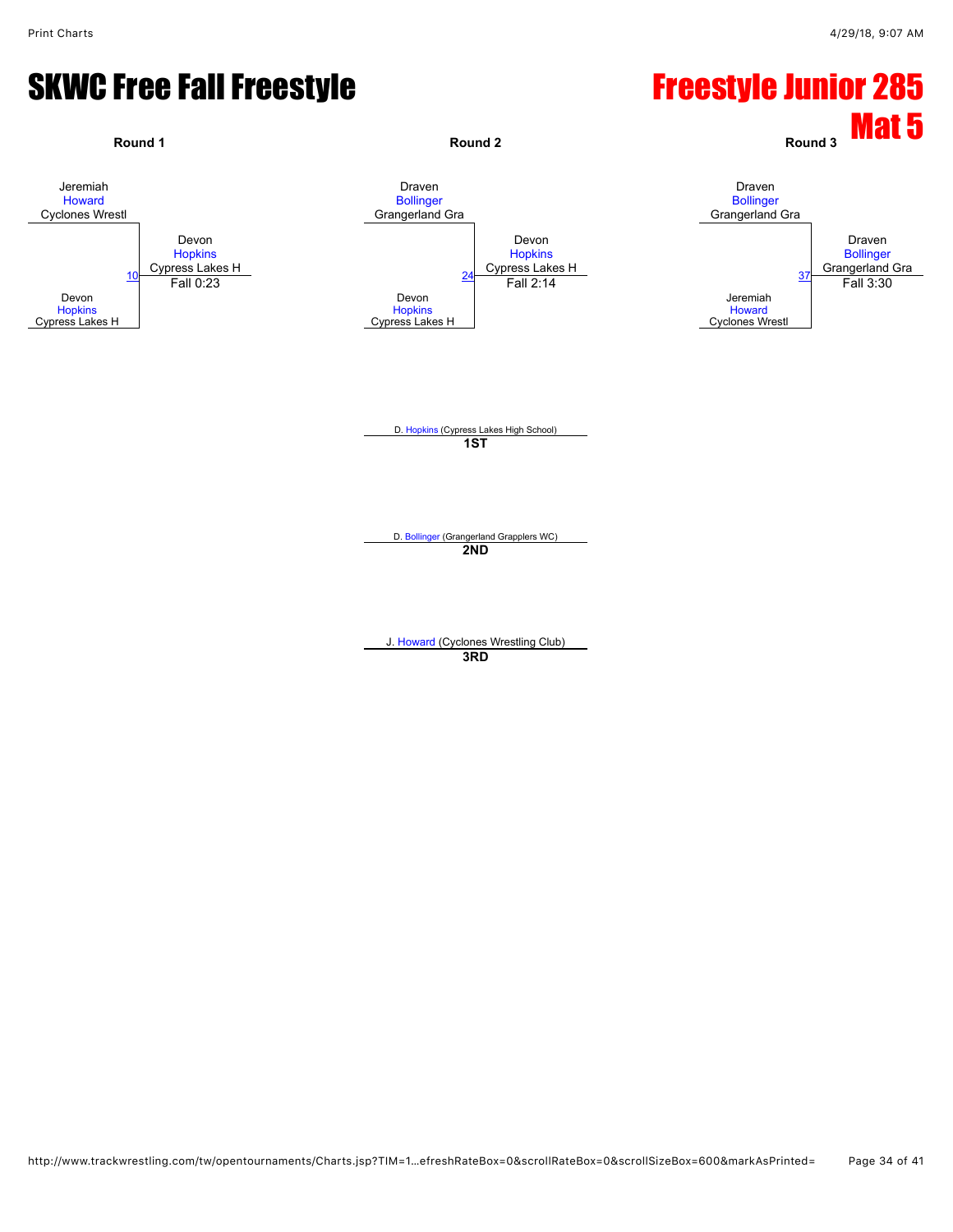## SKWC Free Fall Freestyle Freestyle Girls Intermediate - Novice All

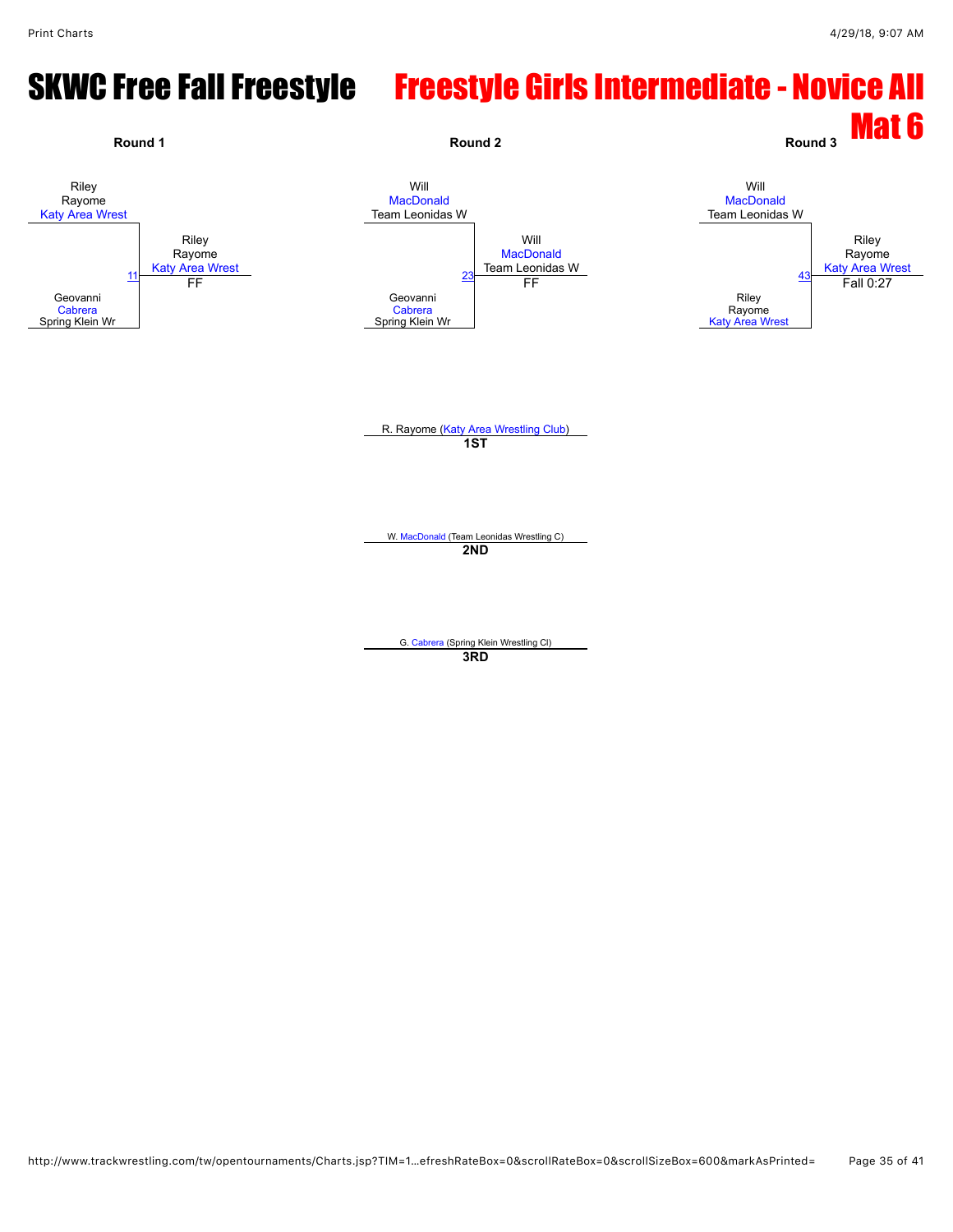#### SKWC Free Fall Freestyle Freestyle Girls Schoolgirls - Junior 1

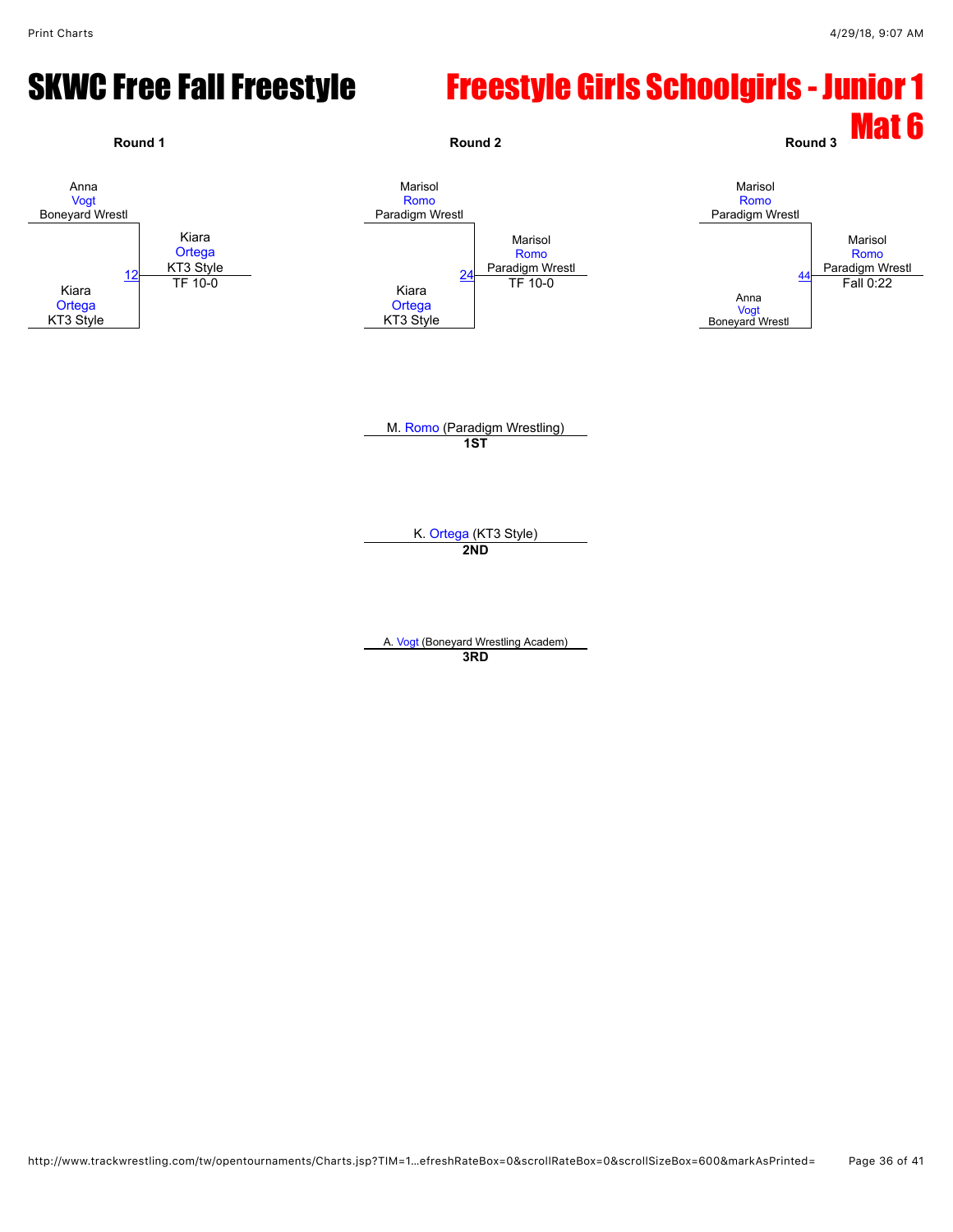#### SKWC Free Fall Freestyle Freestyle Girls Schoolgirls - Junior 2 Round 1

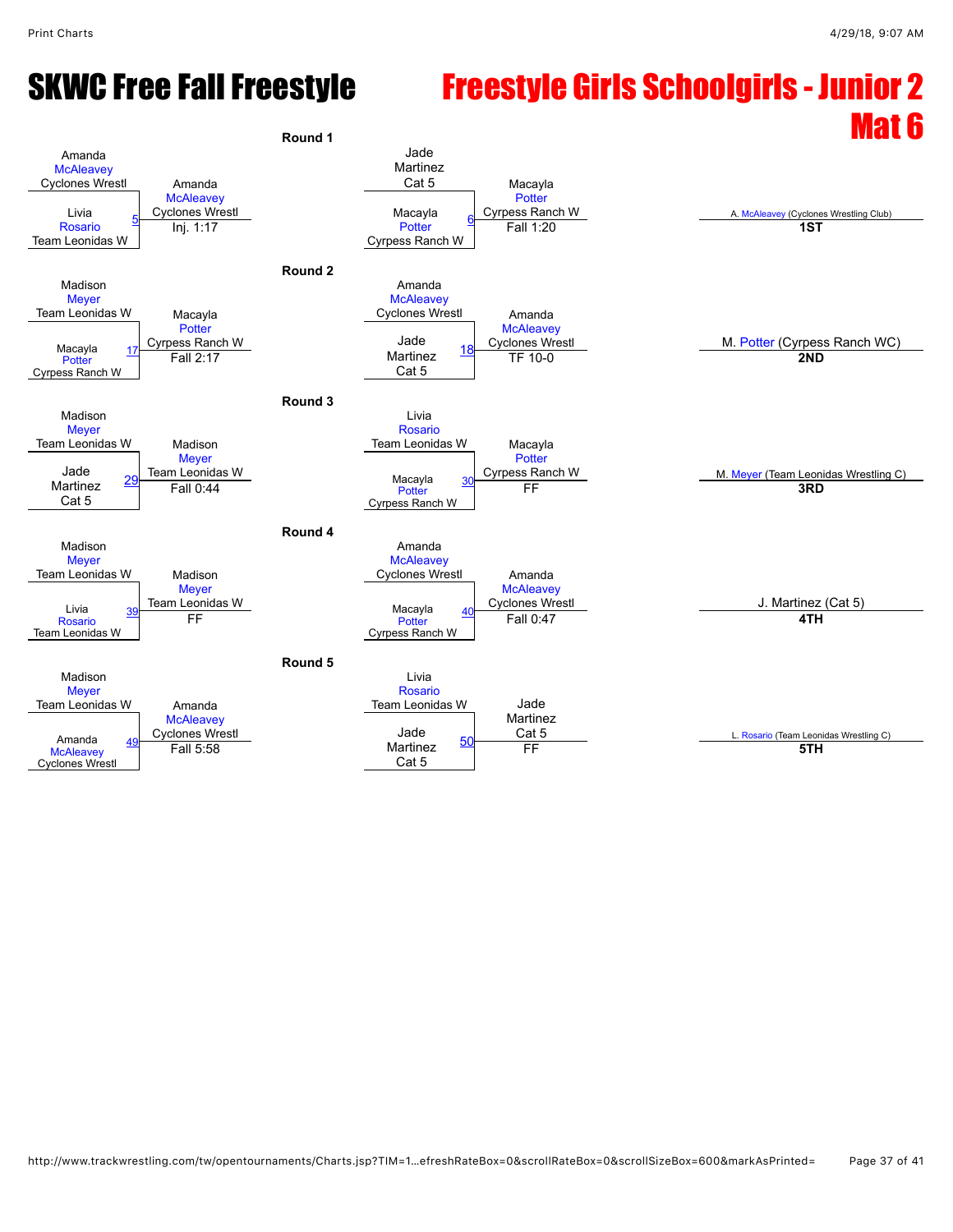#### SKWC Free Fall Freestyle Freestyle Girls Schoolgirls - Junior 3a Round 1

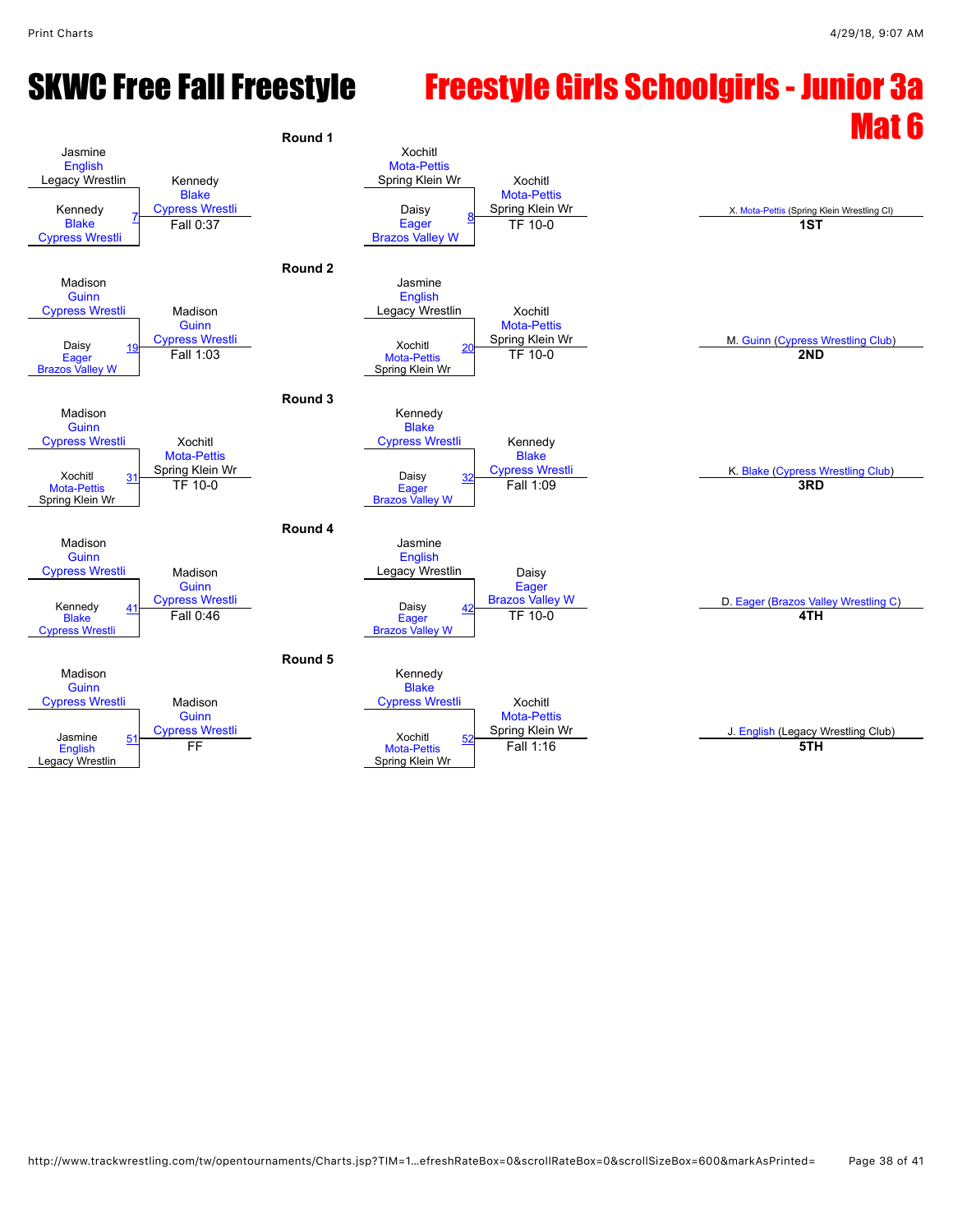#### SKWC Free Fall Freestyle Freestyle Girls Schoolgirls - Junior 3b

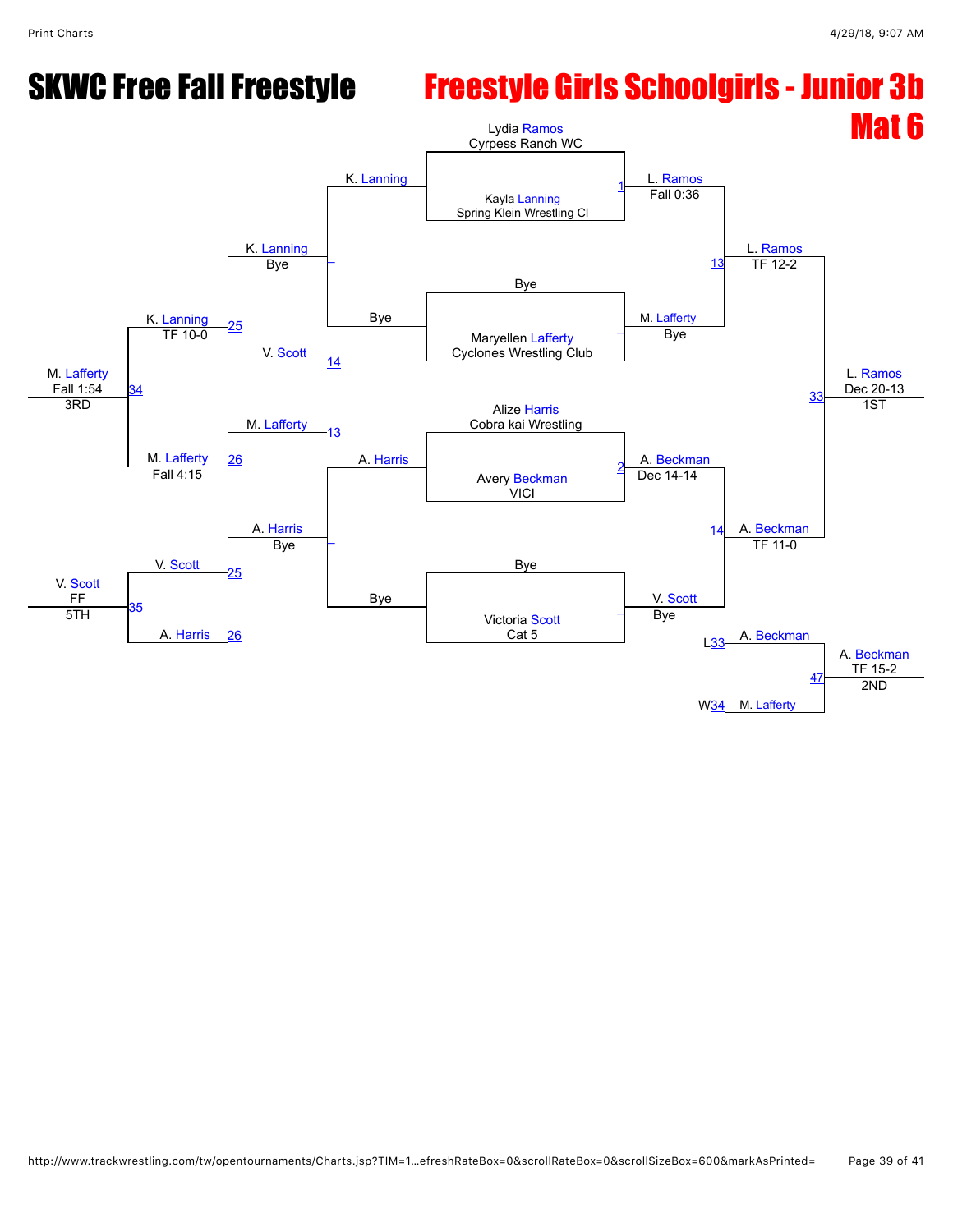#### SKWC Free Fall Freestyle Freestyle Girls Schoolgirls - Junior 4



L. [Eager](javascript:viewProfile(1166595096)) ([Brazos Valley Wrestling C](javascript:viewClub(16280009))) **4TH**